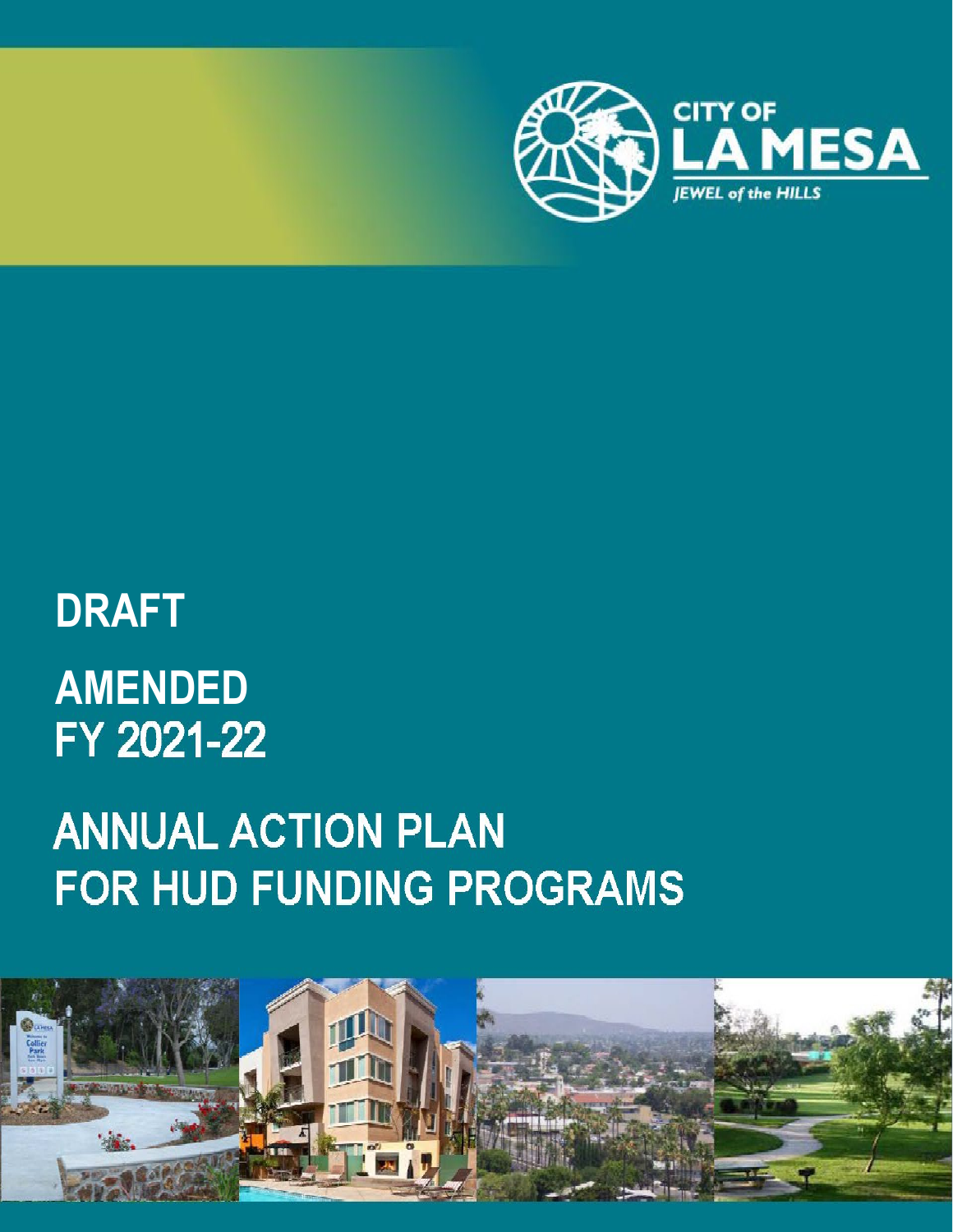# **Contents**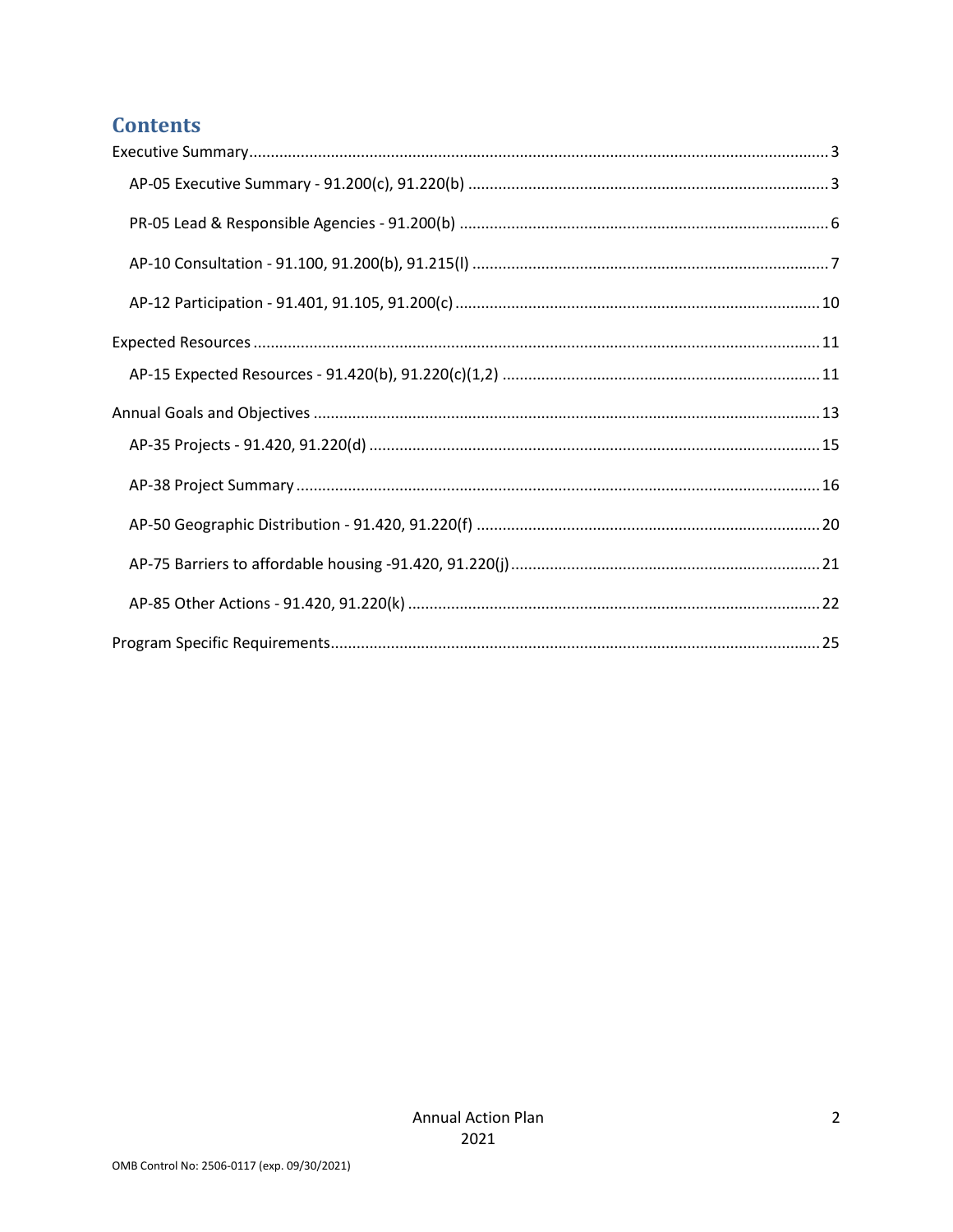# **Executive Summary**

# <span id="page-2-1"></span><span id="page-2-0"></span>**AP-05 Executive Summary - 91.200(c), 91.220(b)**

#### **1. Introduction**

#### Program Year 2 Action Plan Executive Summary

The 2021-2022 One-Year Action Plan implements the second year of the 2020-2025 Consolidated Plan and addresses the HUD consolidated planning requirements for the Community Development Block Grant Program (CDBG). This Plan includes the funding allocations that the City will make to housing and community development programs and activities.

The City of La Mesa participates in the HOME program under the County of San Diego. HOME funds are being administered directly by the County of San Diego Housing and Community Development Department. Homebuyer assistance if available to current and future La Mesa residents via the County's HOME-funded Down Payment and Closing Cost Program.

#### **2. Summarize the objectives and outcomes identified in the Plan**

The Action Plan incorporates outcome measures identified in the Consolidated Plan. Activities are selected in accordance with the Federal Register Notice dated March 7, 2006, which require the following Performance Measure Objectives/Outcomes to be associated with each activity funded:

General Objective Categories- Activities will meet one of the following:

- Decent Housing (DH)
- A Suitable Living Environment (SL)
- Economic Opportunity (EO) General

Outcome Categories- Activities will meet one of the following:

- Availability/Accessibility (1)
- Affordability (2)
- Sustainability (3)

The City of La Mesa has a range of housing and community development needs. CDBG funds alone are not adequate to address the various needs identified during the public outreach process and summarized in the Needs Assessment. Recognizing the national objectives of these funding programs and specific program regulations, the City intends to use these funds to coordinate programs and projects to create a decent and suitable living environment to benefit low- and moderate-income households and those with special needs. Needs which have been determined to be a High Priority level will receive funding during this five-year planning period. Needs with a Low Priority may be funded based on the availability of funds. Program goals established in the 2020-2025 Consolidated Plan, which form the basis for establishing objectives and outcomes in the 2021-2022 Action Plan, are as follows: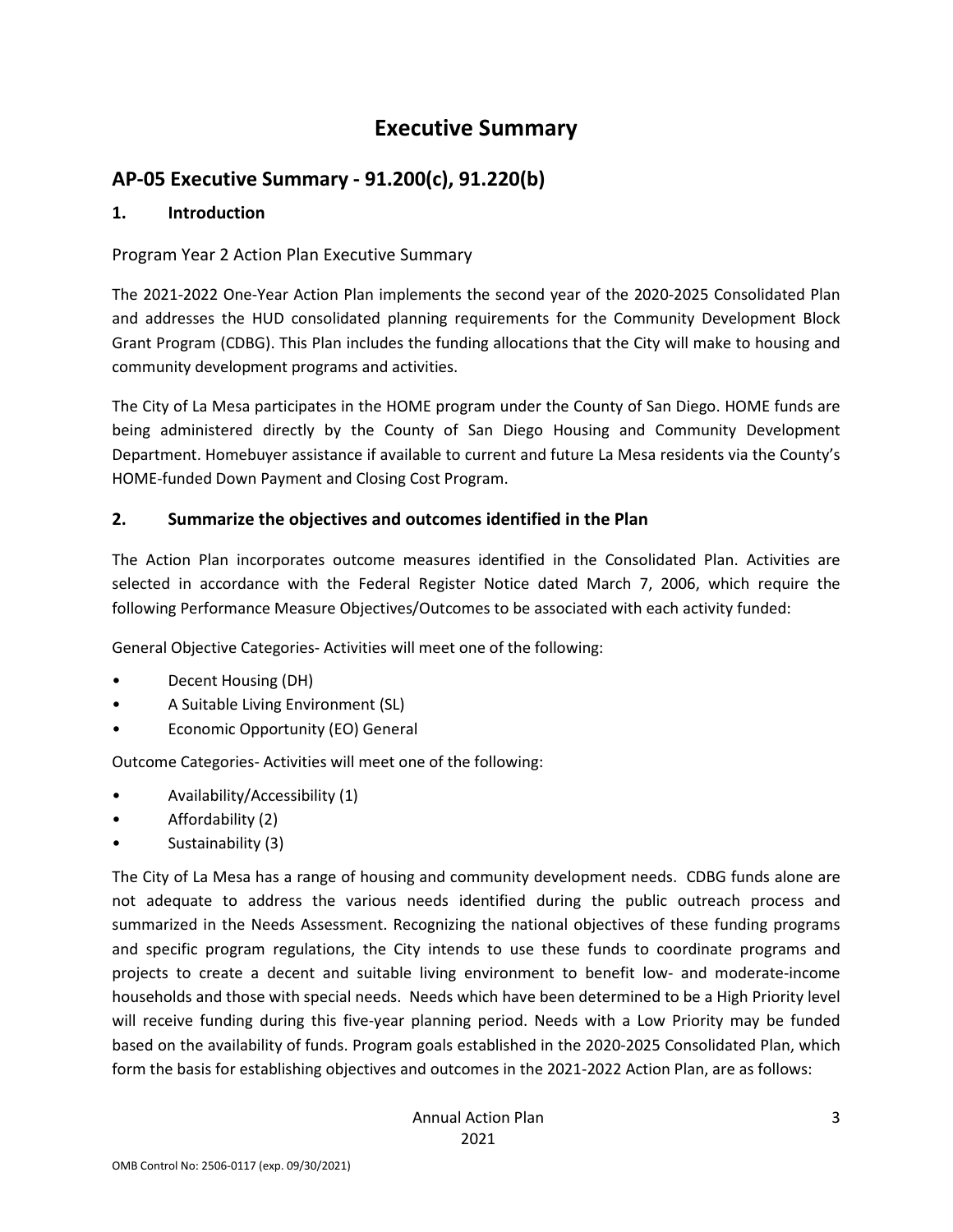**Goal 1 –** Improve public facilities and infrastructure to promote a healthy and vibrant city environment.

**Goal 2 –** Promote equitable access to affordable housing through preservation of existing units, assistance to homeowners, and fair housing services.

**Goal 3 –** Create programs to prevent and address homelessness and provide access to services.

**Goal 4 –** Provide local community services to support low- and moderate-income households.

These four goals represent the varied needs that emerged during the ConPlan development process. Infrastructure emerged as the top priority of survey respondents. The goals identified above specifically address the uses of CDBG and HOME funds in La Mesa.

#### **3. Evaluation of past performance**

The City has successfully implemented housing and community development activities in the previous ConPlan cycle, reaching thousands of low- and moderate-income individuals. The City focuses its CDBG funding on infrastructure projects and, having completed 8 (eight) projects, made a significant impact on LMI neighborhoods and individuals in La Mesa. Through CSA San Diego, the City's fair housing service provider, 750 residents were provided with fair housing services. The City's affordable housing objective is to provide homeownership opportunities using HOME funds available through the County HOME Consortium. In prior years, the City also issued loans to lower-income homeowners through its Housing Rehabilitation Program, of which 10 loans are outstanding. No recent loans have been issued due to the limited amount of funding available.

Limited CDBG resources have impacted the City's ability to simultaneously fund capital improvements and public services. The La Mesa City Council has established a policy guideline that suspends the public service program if the City's annual CDBG funding allocation is below \$450,000. One exception to this policy is that the City may pursue funding for homeless services. In addition, the City will continue to support fair housing services such as those that have been provided by the Center for Social Advocacy (CSA) of San Diego County. CSA assists people experiencing housing discrimination. However, the need for public services in the community is extensive.

CDBG funds have primarily supported multi-year improvement projects in low- and moderate-income neighborhoods. Collier Park and Vista La Mesa Park are examples of complex, phased infrastructure rehabilitation projects. In 2016-17, the City completed three large undertakings and restored timeliness. Due to rising construction costs and COVID-related delays, completion of the Collier Park Improvements Project Collier Park has been deferred to the 2021-22 program year. As the majority of CDBG funds are allocated to this undertaking, it is critical that the City complete this project to meet timeliness expectations.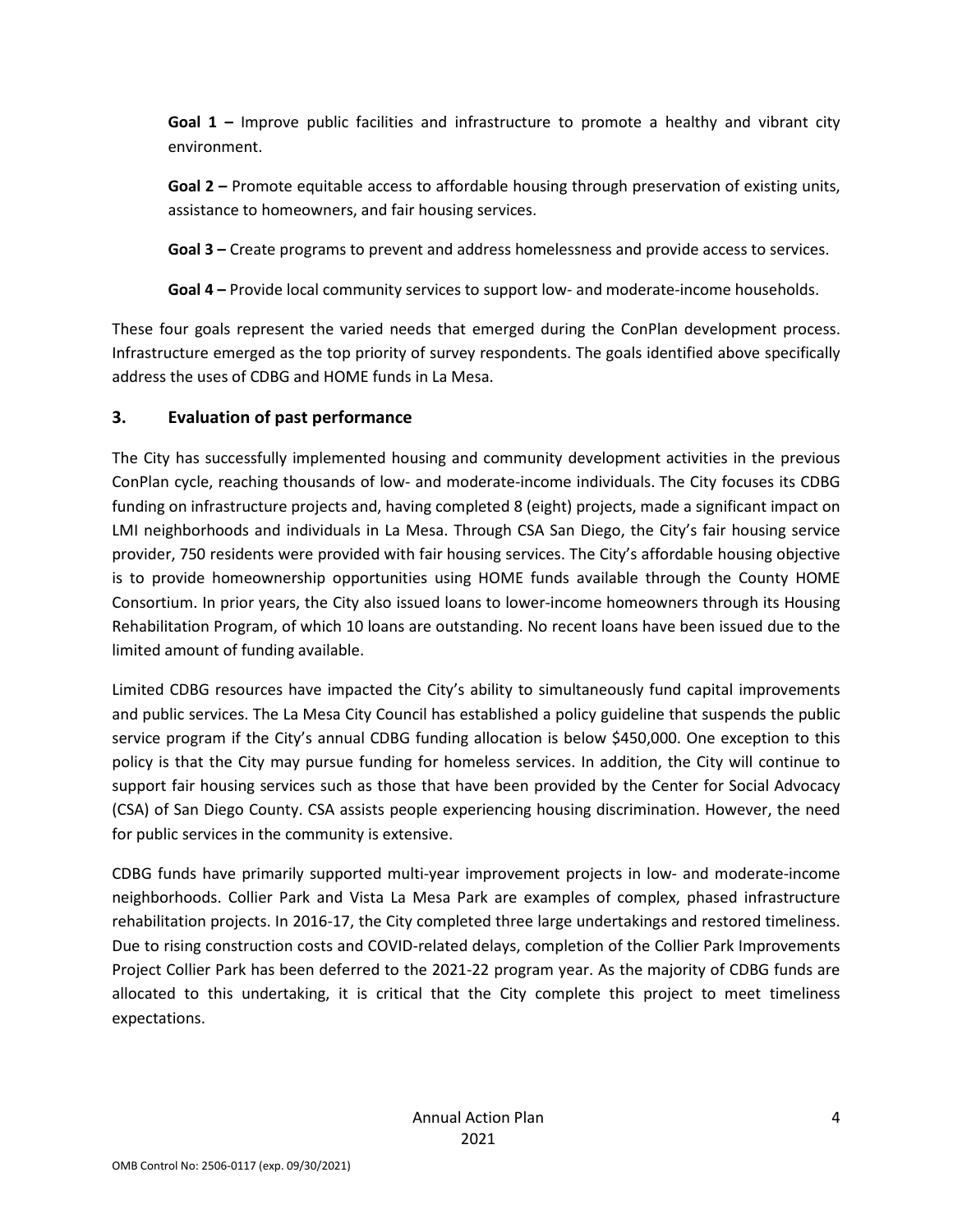In evaluating past performance, the City recognizes that even relatively small projects are multi-year undertakings requiring multiple funding sources, which makes achieving and maintaining timeliness an ongoing challenge.

#### **4. Summary of Citizen Participation Process and consultation process**

The City's community participation process is informed by the Citizen Participation Plan, which guides the implementation of a community engagement process and notification of community meetings and public hearings. In accordance with the adopted Citizen Participation Plan, two noticed public hearings were conducted in the formulation of the 2021-22 Annual Action Plan. Notice of public review periods were published in the Daily Transcript on April 9, 2021 (15-day review), and July 8, 2021 (30-day review). Notice of the first hearing, held on March 23, 2021, was mailed to interested parties and published in the Daily Transcript on March 8, 2021. The second City Council hearing was held on April 27, 2021. Public comments are encouraged and all input is considered in the formulation of CDBG needs, priorities, projects, and activities. An amendment was introduced at City Council at a notice public hearing held on March 22, 2022. Notice of a 30-day public review period was published in the Daily Transcript on March 25, 2022.

#### **5. Summary of public comments**

No public comments were received related to the 2021-22 Annual Action Plan. However, a significant amount of qualitative feedback on community needs was collected through community meetings, stakeholder consultations, a public comment period, and at formal public hearings during the development of the ConPlan. These comments provided insight into community needs and informed the CDBG program goals as well as the Annual Action Plan. Top priority needs were identified as infrastructure, community facilities, housing, homelessness, and transportation. Formal public comments for the ConPlan were received at meetings of City Council and during a public comment period.

#### **6. Summary of comments or views not accepted and the reasons for not accepting them**

All public comments were accepted and addressed in the Consolidated Plan and subsequent Annual Action Plan review.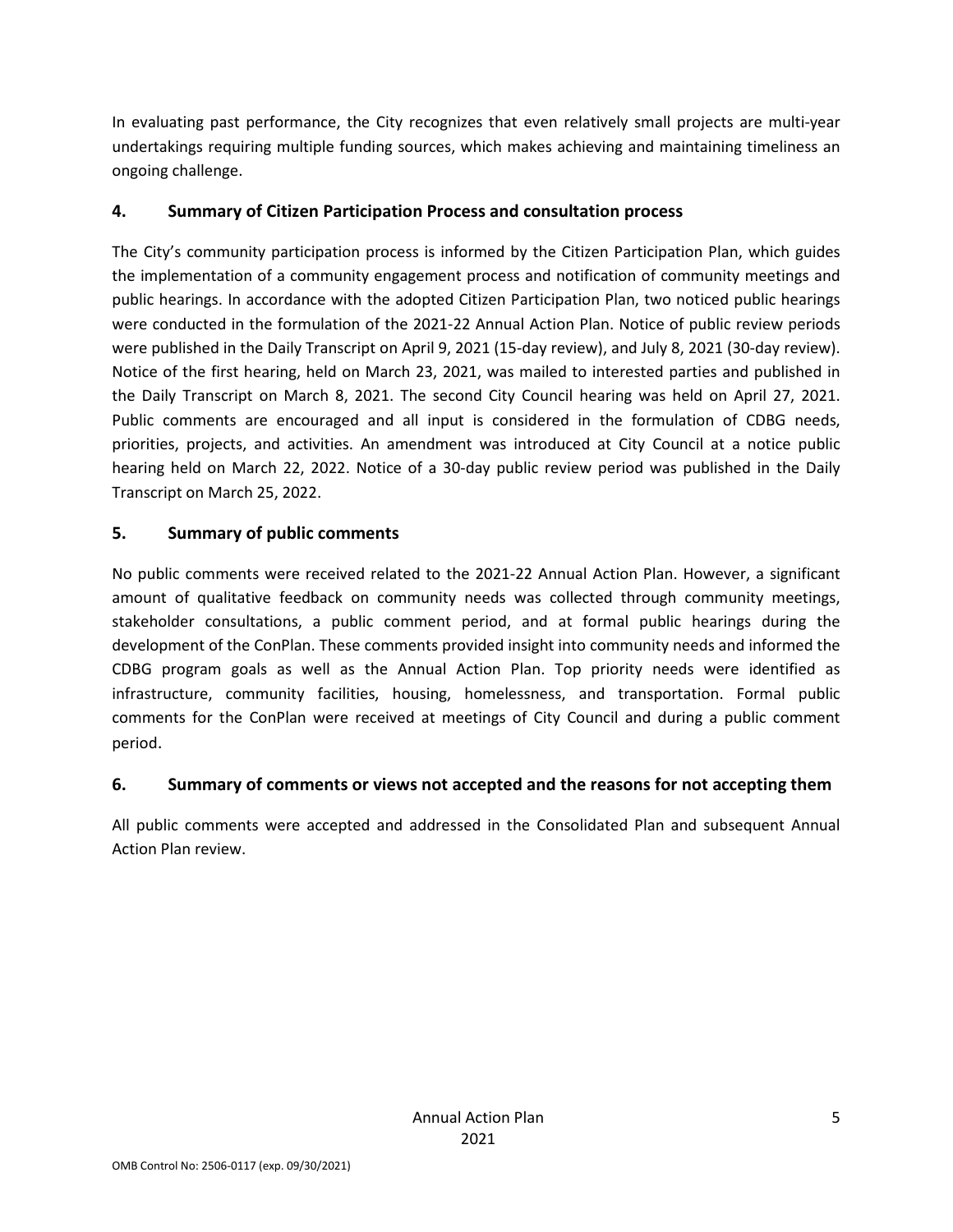# <span id="page-5-0"></span>**PR-05 Lead & Responsible Agencies - 91.200(b)**

#### **1. Agency/entity responsible for preparing/administering the Consolidated Plan**

The following are the agencies/entities responsible for preparing the Consolidated Plan and those responsible for administration of each grant program and funding source.

| <b>Agency Role</b>        | <b>Name</b> | Department/Agency            |
|---------------------------|-------------|------------------------------|
|                           |             |                              |
| <b>CDBG Administrator</b> | LA MESA     | <b>Community Development</b> |
|                           |             | Department                   |

**Table 1 – Responsible Agencies**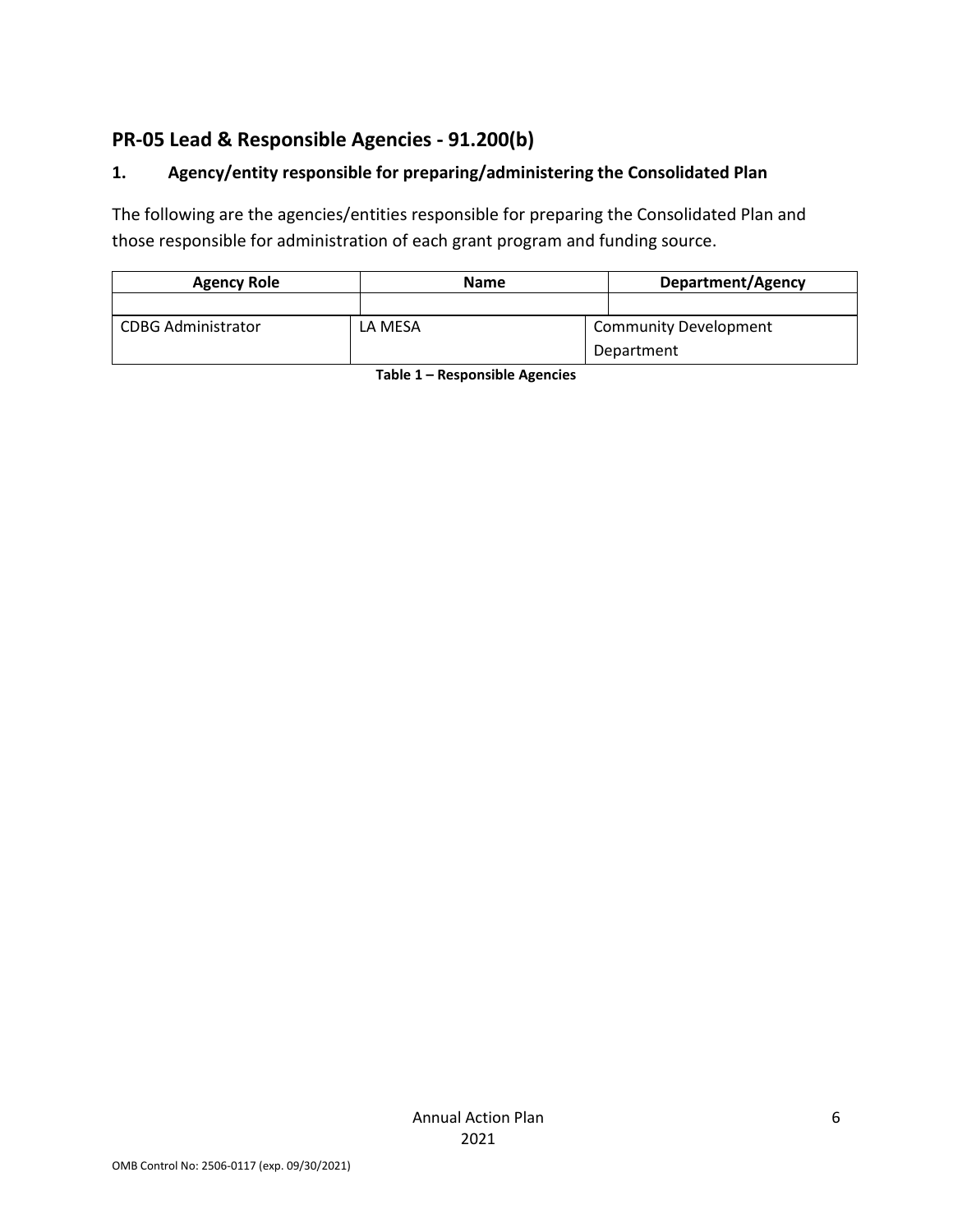# <span id="page-6-0"></span>**AP-10 Consultation - 91.100, 91.200(b), 91.215(l)**

#### **1. Introduction**

The City of La Mesa has long communicated and collaborates with many governmental and nongovernmental agencies in the region to address the needs of the City's LMI population. The City's formalized collaborative efforts include being a member of the County of San Diego's HOME Consortium and recipient of Housing Choice Vouchers (Section 8) through the County of San Diego's voucher program. City staff also works closely with the County of San Diego Health and Human Services Agency, as well as nonprofit health and mental health providers.

# **Provide a concise summary of the jurisdiction's activities to enhance coordination between public and assisted housing providers and private and governmental health, mental health and service agencies (91.215(l)).**

The City encourages agencies to work together to leverage resources and prevent duplication of services for the betterment of the people being served. During the community engagement process, the City consulted with these and other agencies and businesses at community meetings, through interviews and an online survey. An outreach list was compiled consisting of 187 agencies, including:

- Nonprofit service providers that cater to the needs of low- and moderate-income households and persons
- with special needs, including persons with disabilities;
- Affordable housing providers;
- Housing advocates;
- Housing professionals;
- Public agencies (such as school districts, health services, public works);
- Economic development and employment organizations; and
- Community and neighborhood groups.

Additionally, members of the City's governing body work closely with other regional entities and committees throughout the County. These affiliations include:

- San Diego Association of Governments (SANDAG), San Diego County's federally recognized metropolitan planning organization (MPO)
- Regional Task Force on the Homeless (RTFH), the region's HUD Continuum of Care (CoC)
- San Diego Regional Alliance for Fair Housing
- Quarterly meetings of local CDBG program administrators

As of 2018, entitlement jurisdictions must account for narrowing the digital divide and increasing resilience to natural hazards. To do so, the City consulted with 2-1-1 San Diego, the region's community information exchange, to understand the efforts throughout San Diego County to narrow the digital divide and bring broadband internet service to a broader swath of the population, especially LMI communities.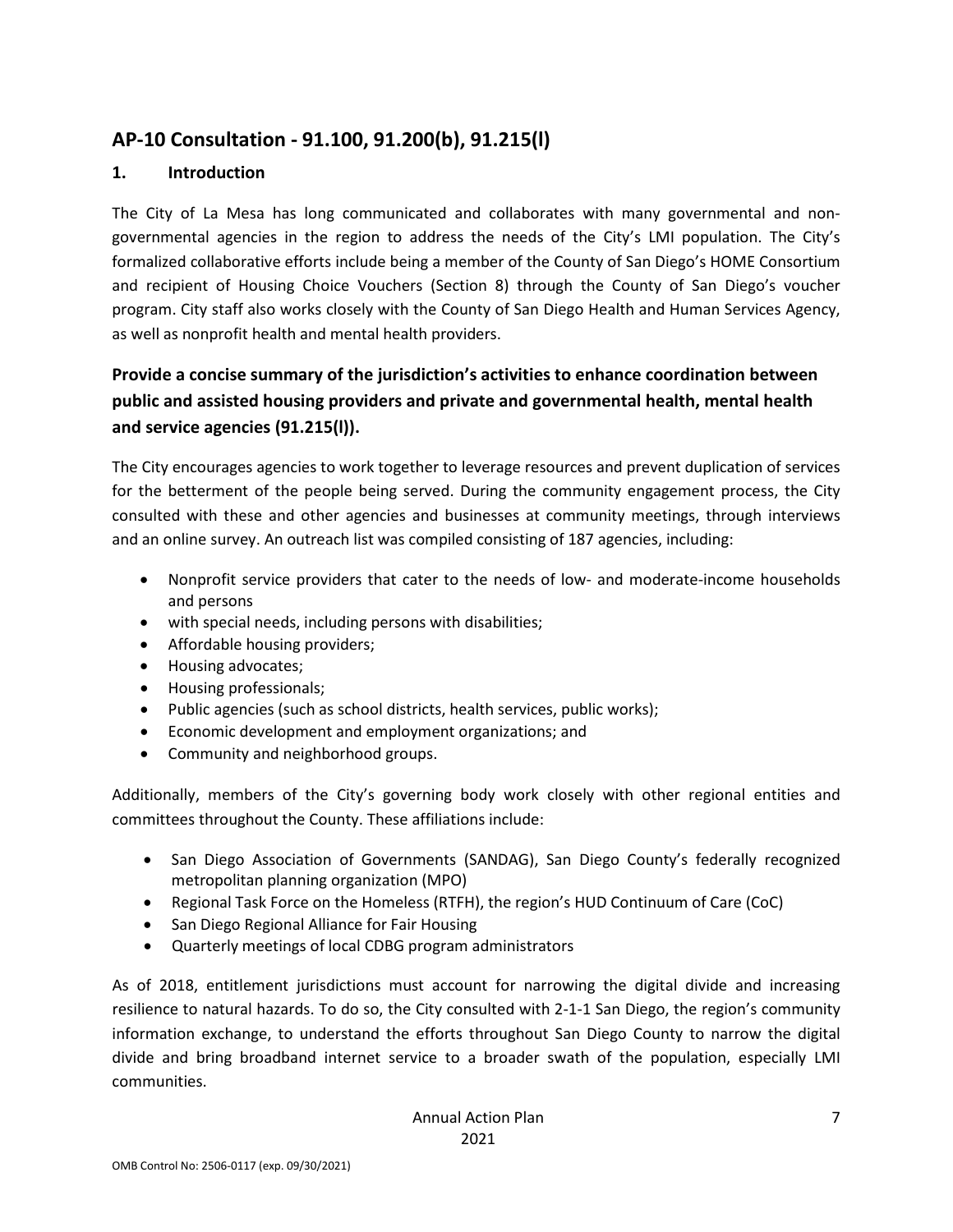Lastly, RTFH and the City's fair housing service provider were both interviewed in developing the ConPlan. The City will continue to maintain partnerships with these and other agencies to achieve its long-term housing and community development goals.

# **Describe coordination with the Continuum of Care and efforts to address the needs of homeless persons (particularly chronically homeless individuals and families, families with children, veterans, and unaccompanied youth) and persons at risk of homelessness.**

The City works closely with the Regional Task Force on the Homeless (RTFH), San Diego County's Continuum of Care (CoC) entity. Coordinated activities include the annual Point-in-Time (PIT) count and services and shelters for those experiencing or at risk of homelessness. The PIT occurs annually allows the community to engage and survey those experiencing homelessness countywide to provide a count of the region's sheltered and unsheltered homeless community. The 2019 PIT counted a total 46 unsheltered individuals in La Mesa and there was no data provided regarding sheltered individuals. Below indicates the demographics of the unsheltered individuals experiencing homelessness in La Mesa:

| <b>Homeless Profile</b>     | % of Unsheltered Homeless | <b>Total Homeless Persons</b> |
|-----------------------------|---------------------------|-------------------------------|
| <b>Chronically Homeless</b> | 47%                       |                               |
| Veteran                     | 17%                       |                               |
| Female                      | 24%                       |                               |
| <b>Families</b>             | 0%                        |                               |
| Youth                       | 7%                        |                               |

#### **Table PR-10.01: Homelessness Profile**

Source: RTFH 2019 Point-In-Time Count

In developing this ConPlan, RTFH was interviewed to provide insight on the challenges and progress on homelessness in the region and in La Mesa.

Given the community concern related to homelessness, the City created a Citizens Taskforce on Homelessness in 2019. The group is comprised of seven residents who meet to discuss matters pertaining to homelessness in La Mesa and surrounding areas. Ultimately this task force will develop recommendations and report back to City Council regarding additional actions the City can take to address homelessness.

**Describe consultation with the Continuum(s) of Care that serves the jurisdiction's area in determining how to allocate ESG funds, develop performance standards for and evaluate outcomes of projects and activities assisted by ESG funds, and develop funding, policies and procedures for the operation and administration of HMIS**

The City of La Mesa does not administer ESG funds; however, City staff did consult with RTFH in developing the 2020-25 ConPlan.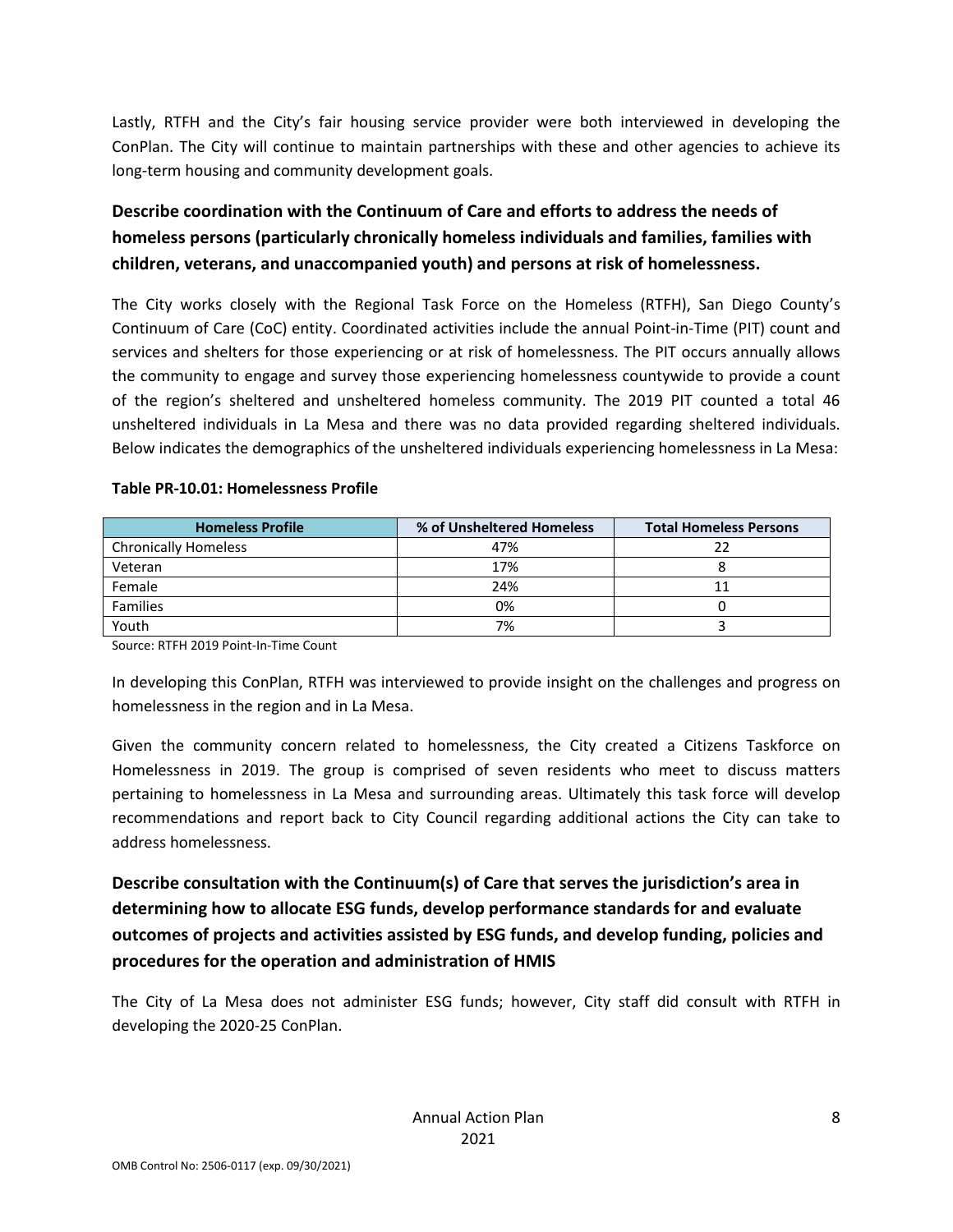# **2. Agencies, groups, organizations and others who participated in the process and consultations**

| Organization                           | Agency/Group/Organization                                                                                                                         | What Section of the<br>Plan was addressed<br>by consultation? | Briefly describe how the<br>organization was consulted.<br>What are the anticipated<br>outcomes of the consultation<br>or areas of improved<br>coordination? |
|----------------------------------------|---------------------------------------------------------------------------------------------------------------------------------------------------|---------------------------------------------------------------|--------------------------------------------------------------------------------------------------------------------------------------------------------------|
| 2-1-1 San Diego                        | Community Information<br>Exchange (CIE)                                                                                                           | <b>Needs Assessment</b><br><b>Housing Market</b><br>Analysis  | Provided localized data to<br>inform the ConPlan.                                                                                                            |
| County of San Diego                    | County government - Health<br>and Human Services Agency,<br>Housing and Community<br>Development Services, Office of<br><b>Emergency Services</b> | <b>Needs Assessment</b><br><b>Housing Market</b><br>Analysis  | Consulted with various<br>agencies at the county<br>government to inform<br>development of ConPlan.                                                          |
| Legal Aid Society of San<br>Diego      | Fair housing legal service<br>provider                                                                                                            | <b>Needs Assessment</b><br><b>Housing Market</b><br>Analysis  | Interviewed staff about fair<br>housing needs and challenges<br>in San Diego                                                                                 |
| Regional Task Force on<br>the Homeless | Continuum of Care                                                                                                                                 | <b>Needs Assessment</b><br>Market Analysis                    | Interviewed staff about<br>homelessness needs and<br>challenges.                                                                                             |

**Table 2 – Agencies, groups, organizations who participated**

#### **Identify any Agency Types not consulted and provide rationale for not consulting**

No single agency or organization was purposely excluded from providing input on the Consolidated Plan.

#### **Other local/regional/state/federal planning efforts considered when preparing the Plan**

|                                               |                          | How do the goals of your<br><b>Strategic Plan overlap with</b>                                            |
|-----------------------------------------------|--------------------------|-----------------------------------------------------------------------------------------------------------|
| Name of Plan                                  | <b>Lead Organization</b> | the goals of each plan?                                                                                   |
| City of La Mesa Housing<br>Element, 2013-2021 | City of La Mesa          | <b>This Consolidated Plan</b><br>conforms to the adopted City<br>of La Mesa Housing Element,<br>2013-2021 |
| <b>Climate Action Plan</b>                    | City of La Mesa          | A Climate Action Plan to<br>mitigate the impacts of<br>climate change.                                    |

**Table 3 - Other local / regional / federal planning efforts**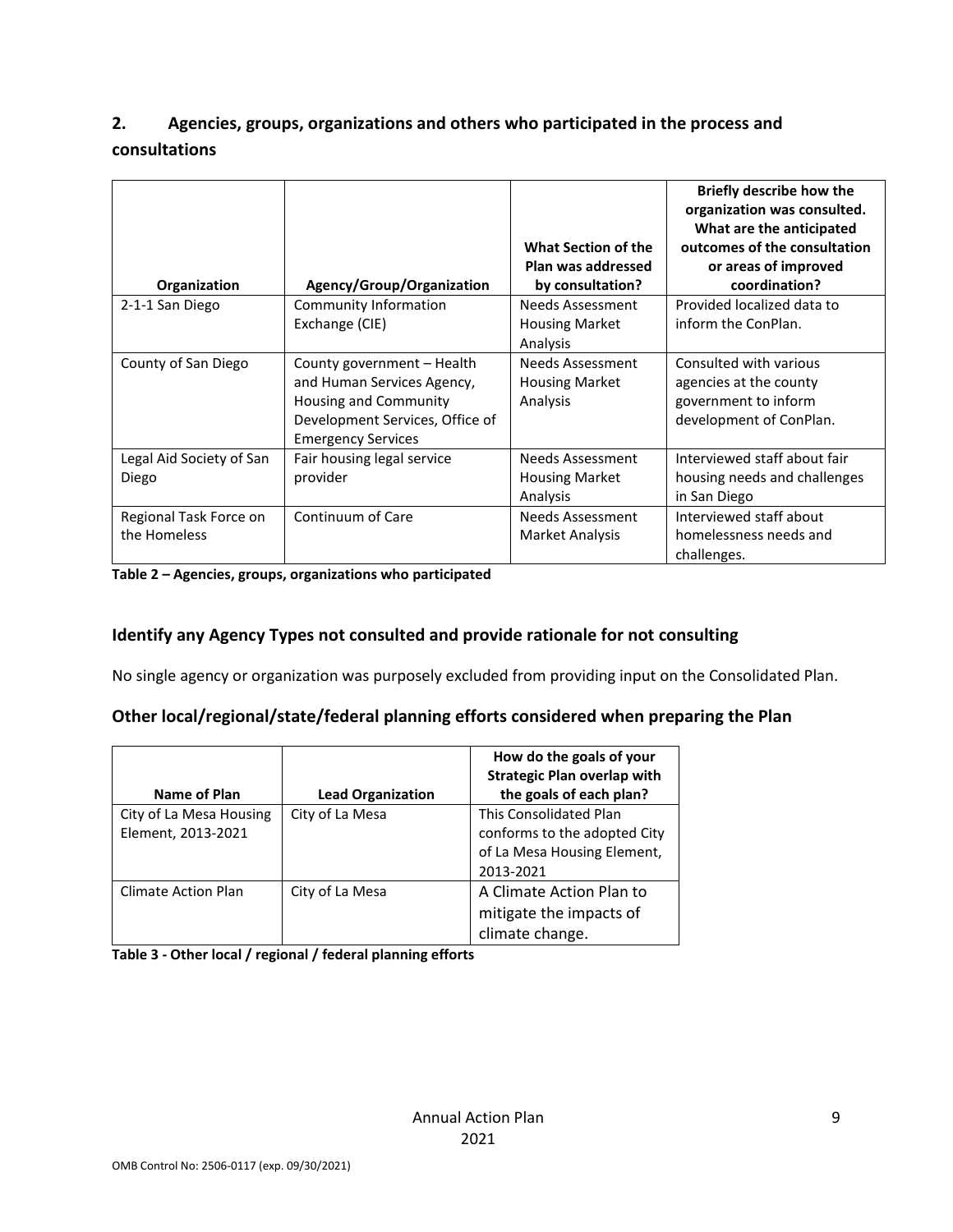# <span id="page-9-0"></span>**AP-12 Participation - 91.401, 91.105, 91.200(c)**

# **1. Summary of citizen participation process/Efforts made to broaden citizen participation Summarize citizen participation process and how it impacted goal-setting**

Citizen participation is one of the most important components of the Consolidated Plan process. The City of La Mesa follows an adopted Citizen Participation Plan to ensure meaningful community involvement at each step. To obtain public input early in the Action Plan's development, the La Mesa City Council conducted a public hearing on March 23, 2021. Notice of this hearing was published in the Daily Transcript, a newspaper of general circulation, and mailed to a list of 20 local agencies and organizations. At the hearing, the City reaffirmed CDBG program goals and priorities established in the Consolidated Plan and considered options for allocating anticipated funding resources. A copy of the public hearing notice is published in the appendix.

Input received at the first CDBG hearing was incorporated into the draft 2021-22 Action Plan. The plan was made available for public review on the City's website and at the La Mesa Public Library with notice of public review periods published in the Daily Transcript on April 9, 2021 (15-day review), and July 8, 2021 (30-day review). A second public hearing was held on April 27, 2021. Notice of the second hearing was published in the Daily Transcript on April 9, 2021. An amendment was introduced at City Council at a notice public hearing held on March 22, 2022. Notice of a 30-day public review period was published in the Daily Transcript on March 25, 2022.

The Consolidated Plan, amendments, Annual Action Plans and performance reports will be available for five years at La Mesa City Hall.

| Sort<br>Order  | Mode of<br>Outreach | <b>Target of</b><br><b>Outreach</b> | Summary of<br>response/attendance | <b>Summary of</b><br>comments received | <b>Summary of</b><br>comments<br>not accepted<br>and reasons | <b>URL</b><br>if<br>applicable |
|----------------|---------------------|-------------------------------------|-----------------------------------|----------------------------------------|--------------------------------------------------------------|--------------------------------|
| 1              | Newspaper Ad        | Non-<br>targeted/broad<br>community |                                   |                                        | N/A                                                          | N/A                            |
| $\overline{2}$ | Mailing             | Non-<br>targeted/broad<br>community | One inquiry received.             |                                        | N/A                                                          | N/A                            |
| 3              | Public hearing      | Non-<br>targeted/broad<br>community |                                   |                                        | N/A                                                          | N/A                            |

#### **Citizen Participation Outreach**

**Table 4 – Citizen Participation Outreach**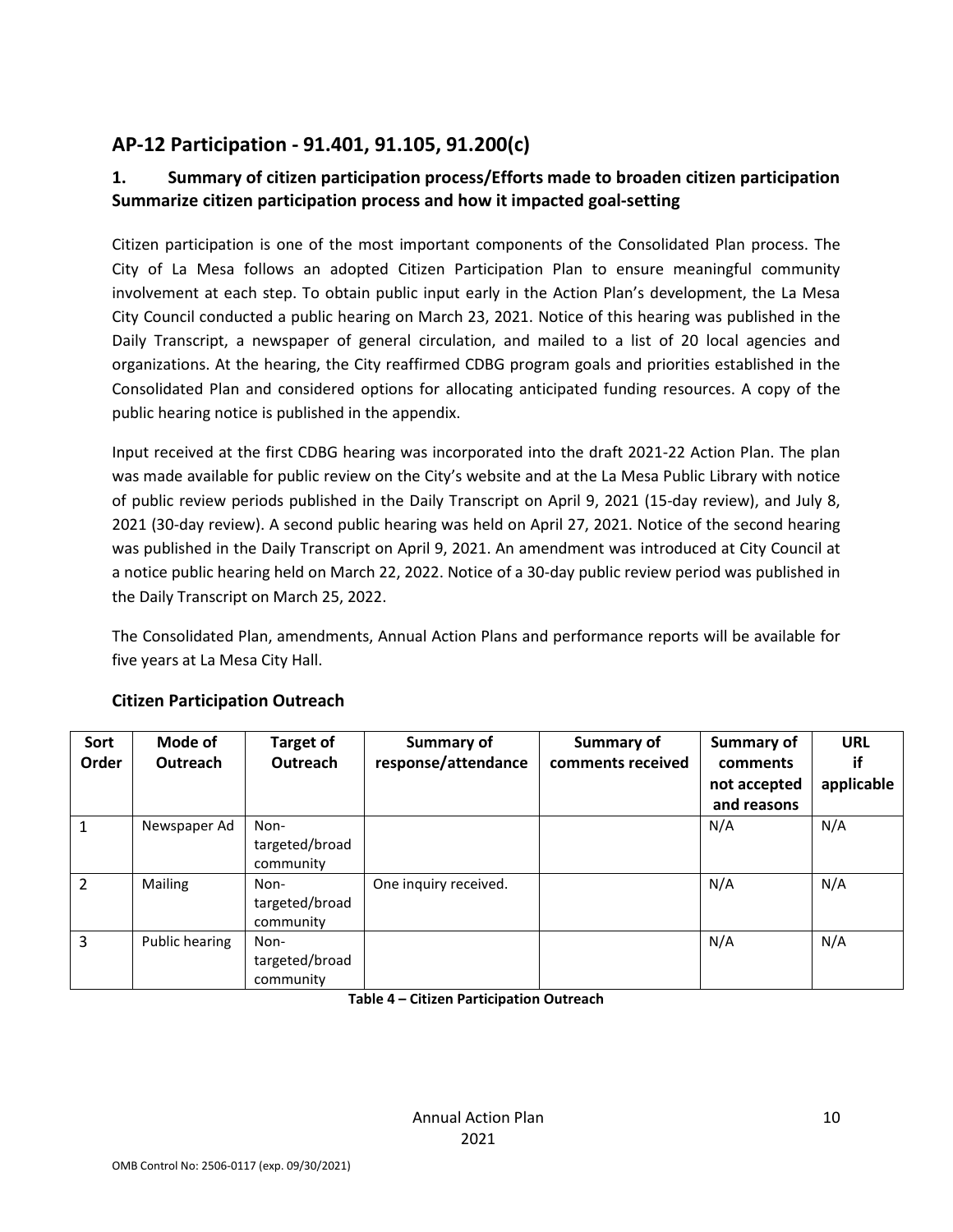# **Expected Resources**

# <span id="page-10-1"></span><span id="page-10-0"></span>**AP-15 Expected Resources - 91.420(b), 91.220(c)(1,2)**

#### **Introduction**

The City's allocation for Program Year 2021-22 is \$450,233, which is consistent with prior year funding levels. Program Year 2021-22 is Year 2 of the 2020-2025 Consolidated Planning period.

| Program     | <b>Source</b>      | <b>Uses</b>        |                                    | <b>Expected Amount Available Year 2</b> | Expected                                     | <b>Narrative</b> |                                                              |                                                                                                                                                                            |
|-------------|--------------------|--------------------|------------------------------------|-----------------------------------------|----------------------------------------------|------------------|--------------------------------------------------------------|----------------------------------------------------------------------------------------------------------------------------------------------------------------------------|
|             | οf<br><b>Funds</b> | of<br><b>Funds</b> | Annual<br><b>Allocation:</b><br>\$ | Program<br>Income:<br>\$                | <b>Prior Year</b><br><b>Resources:</b><br>\$ | Total: \$        | <b>Amount</b><br><b>Available</b><br>Remainder<br>of ConPlan | <b>Description</b>                                                                                                                                                         |
| <b>CDBG</b> | Federal            |                    | \$450,233                          | \$0                                     | \$0                                          | \$450,233        | \$1,334,303                                                  | <b>Estimated CDBG</b><br>funding<br>available over<br>the planning<br>period is based<br>on 2020-21<br>allocation,<br>excluding funds<br>carried over<br>from prior years. |

#### **Anticipated Resources**

**Table 5 - Expected Resources – Priority Table**

# **Explain how federal funds will leverage those additional resources (private, state and local funds), including a description of how matching requirements will be satisfied**

The City has been successful in obtaining grants and identifying other funds to commit to Consolidated Plan priorities for capital improvement projects. As the City continues to work to carry out improvements that implement the Collier Park Master Plan, funding from California Parks, Environment, and Water Bond (Prop 68) are being sought to leverage CDBG resources. In addition, La Mesa Park & Recreation funds were used to resurface the tennis court in Collier Park and restripe for dual use as a pickleball court.

In FY 2018-19, the City received four HSIP grants totaling \$1,014,000, two Active Transportation In FY 2018-19, the City received four HSIP grants totaling \$1,014,000, two Active Transportation Program (ATGP) Capital Grants totaling \$625,000, and one SANDAG Smart Growth Incentive Program Planning Grant for \$169,000. These recently awarded funds will be used to improve pedestrian and bike safety and promote walkability citywide, including in and adjacent to CDBG eligible neighborhoods. The West La Mesa Street Improvement Project, a \$6 million undertaking, completes a new road, Junior High Drive,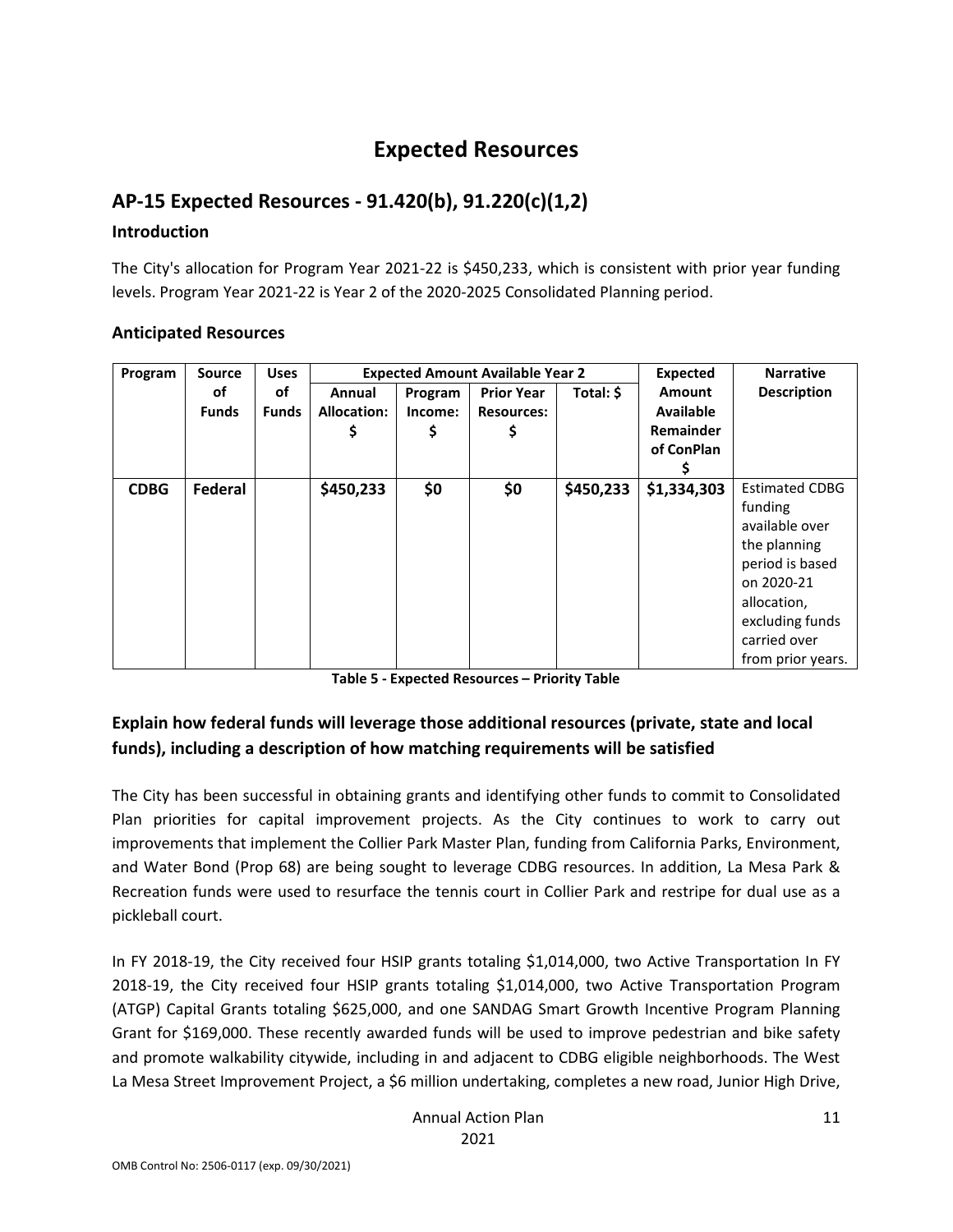completes missing sidewalk links, and provides over five miles of new Class II or Class III bike lanes adjacent to Helix High School and La Mesa Arts Academy, which are within walking distance of and served by surrounding CDBG eligible neighborhoods.

The City actively applies for grants to complete infrastructure projects in low-moderate income neighborhoods.

# **If appropriate, describe publicly owned land or property located within the jurisdiction that may be used to address the needs identified in the plan**

Activities to be funded include improvements to a City-owned public park and related street improvements. Collier Park is a publicly-owned local park located in a CDBG-eligible neighborhood. Right-of-way, including portions of Pasadena Avenue, Palm Avenue, and 4<sup>th</sup> Street, extend through and around the park. Portions of the adjacent streets are improved with curb, gutter and sidewalks. Pasadena Avenue, which runs through the park, lacks sidewalks, curb and gutter.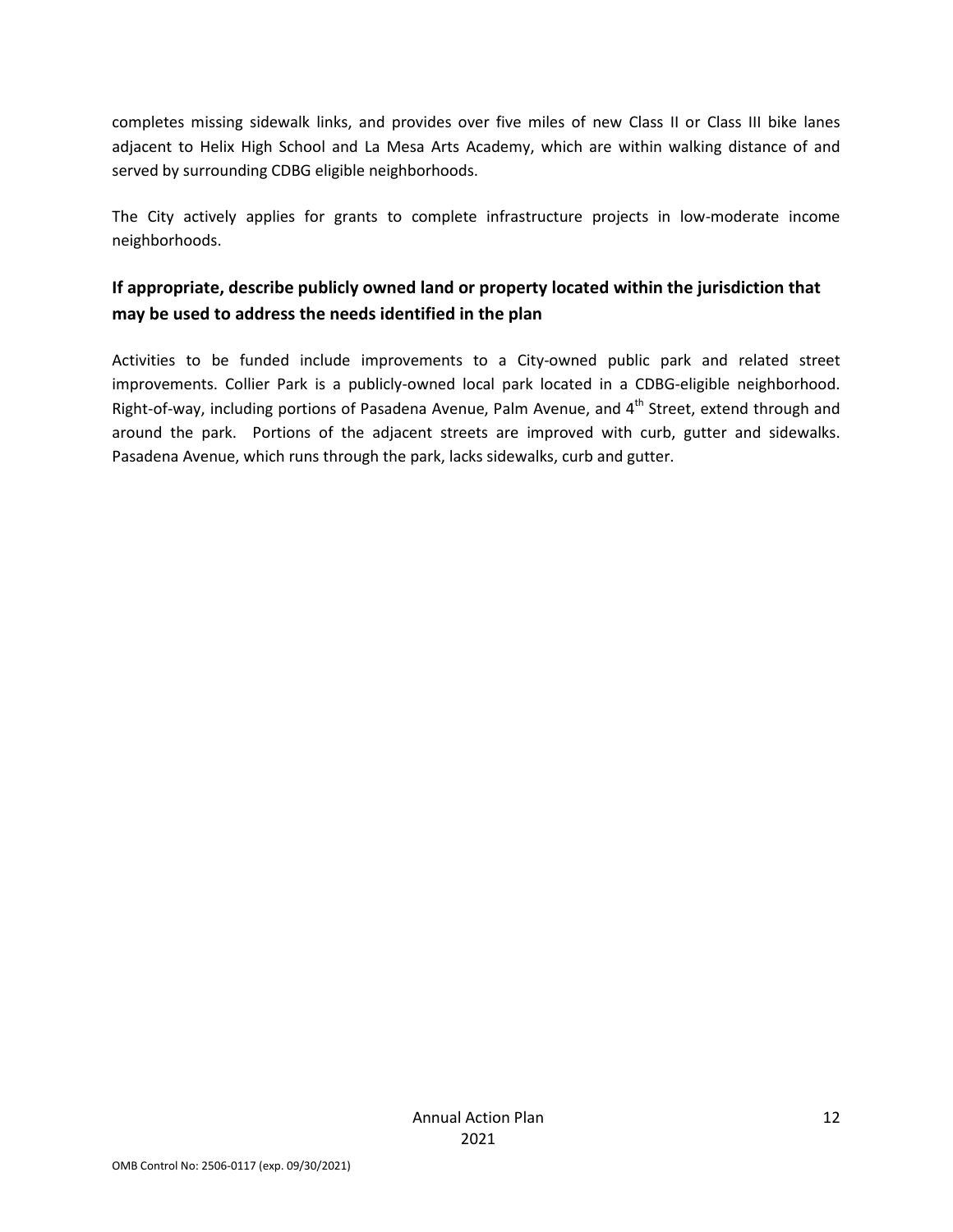# <span id="page-12-0"></span>**Annual Goals and Objectives AP-20 Annual Goals and Objectives - 91.420, 91.220(c)(3)&(e)**

#### **Goals Summary Information**

| Sort          | <b>Goal Name</b>                            | <b>Start</b> | End  | Category                                                                     | Geographic | <b>Needs</b>                                       | <b>Funding</b>         | <b>Goal Outcome</b>                                                                                                     |
|---------------|---------------------------------------------|--------------|------|------------------------------------------------------------------------------|------------|----------------------------------------------------|------------------------|-------------------------------------------------------------------------------------------------------------------------|
| Order         |                                             | Year         | Year |                                                                              | Area       | <b>Addressed</b>                                   |                        | Indicator                                                                                                               |
| 1             | Improve<br>Facilities and<br>Infrastructure | 2020         | 2025 | Non-housing<br>Community<br>Development                                      |            | Improve<br><b>Facilities and</b><br>Infrastructure | CDBG:<br>\$<br>344,233 | Public Facility or<br>Infrastructure<br>Activities other<br>than<br>Low/Moderate<br><b>Income Housing</b>               |
|               |                                             |              |      |                                                                              |            |                                                    |                        | Benefit: 28,530<br>Persons Assisted                                                                                     |
| $\mathcal{P}$ | <b>Fair Housing</b>                         | 2020         | 2025 | Affordable<br><b>Housing Non-</b><br><b>Homeless</b><br><b>Special Needs</b> |            | <b>Fair Housing</b>                                | $CDBG$ :<br>\$30,000   | Public service<br>activities other<br>than<br>Low/Moderate<br>Income Housing<br>Benefit: 100<br><b>Persons Assisted</b> |
| 3             | Planning and<br>Administration              | 2020         | 2025 | Administration                                                               |            | Planning and<br>Administration                     | CDBG:<br>40,000        |                                                                                                                         |
| 4             | Homeless<br><b>Services</b>                 | 2020         | 2025 | Homeless                                                                     |            | Homeless<br>Services                               | CDBG:<br>\$30,000      | <b>Public Service</b><br>activities other<br>than<br>Low/Moderate<br>Income Housing<br>Benefit: 25<br>persons assisted  |
| 5             | Conserve the<br><b>Housing Stock</b>        | 2020         | 2025 | Affordable<br>Housing                                                        |            | Planning and<br>Administration                     | \$6,000                |                                                                                                                         |

**Table 6 – Goals Summary**

#### **Goal Descriptions**

|                                         | <b>Goal Name</b>           | <b>Improve Facilities and Infrastructure</b>                                                                                                      |
|-----------------------------------------|----------------------------|---------------------------------------------------------------------------------------------------------------------------------------------------|
|                                         | Goal<br><b>Description</b> | Improve and provide public and community facilities, and make necessary<br>infrastructure improvements to serve low- and moderate-income persons. |
| <b>Goal Name</b><br><b>Fair Housing</b> |                            |                                                                                                                                                   |
|                                         | Goal                       | Provide fair housing services to foster equal housing opportunity.                                                                                |
|                                         | <b>Description</b>         |                                                                                                                                                   |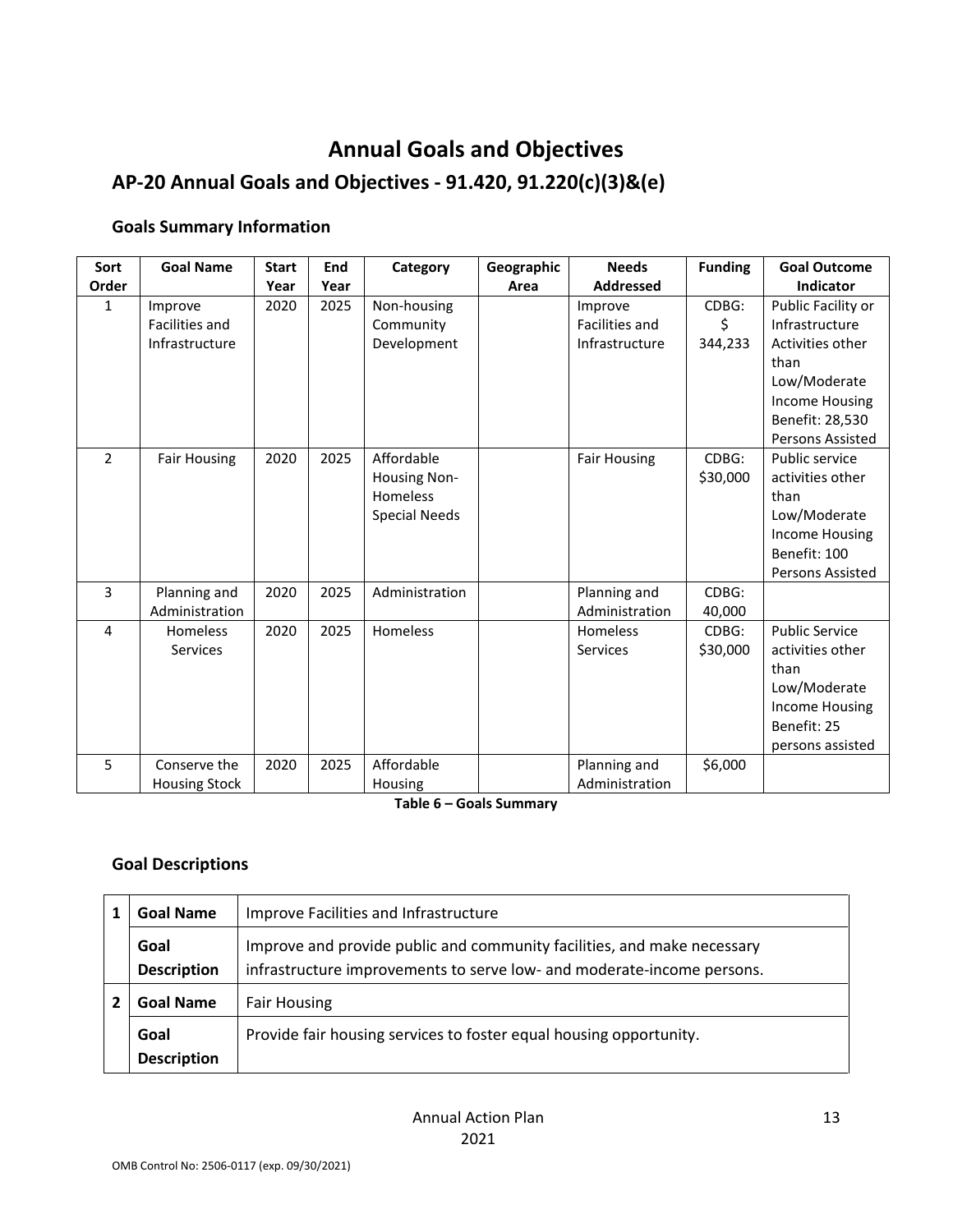| 3 | <b>Goal Name</b>           | Planning and Administration                                                                                                                                                                                                                                                               |
|---|----------------------------|-------------------------------------------------------------------------------------------------------------------------------------------------------------------------------------------------------------------------------------------------------------------------------------------|
|   | Goal<br><b>Description</b> | Program regulations allow the expenditure of up to 20 percent of the annual<br>allocation to support program administration and planning activities. For the past<br>two years, the City has committed 10-15 percent of the annual grant to fund staff<br>and other administrative costs. |
| 4 | <b>Goal Name</b>           | <b>Homeless Services</b>                                                                                                                                                                                                                                                                  |
|   | Goal<br><b>Description</b> | Provide support services for those experiencing homeless and those at risk of<br>becoming homeless.                                                                                                                                                                                       |
| 5 | <b>Goal Name</b>           | Conserve the Housing Stock                                                                                                                                                                                                                                                                |
|   | Goal<br><b>Description</b> | Conserve the existing single-family and multi-family housing stock.                                                                                                                                                                                                                       |

Prior to 2014, as a participant of the County's HOME consortium, the City of La Mesa directly received a small allocation of HOME funds for the City's affordable housing activities. HUD revisions to the program now require consortia lead agencies to deliver funds directly to HOME beneficiaries, eligible low-income households. The City no longer receives its specific allocation of HOME funds from the County.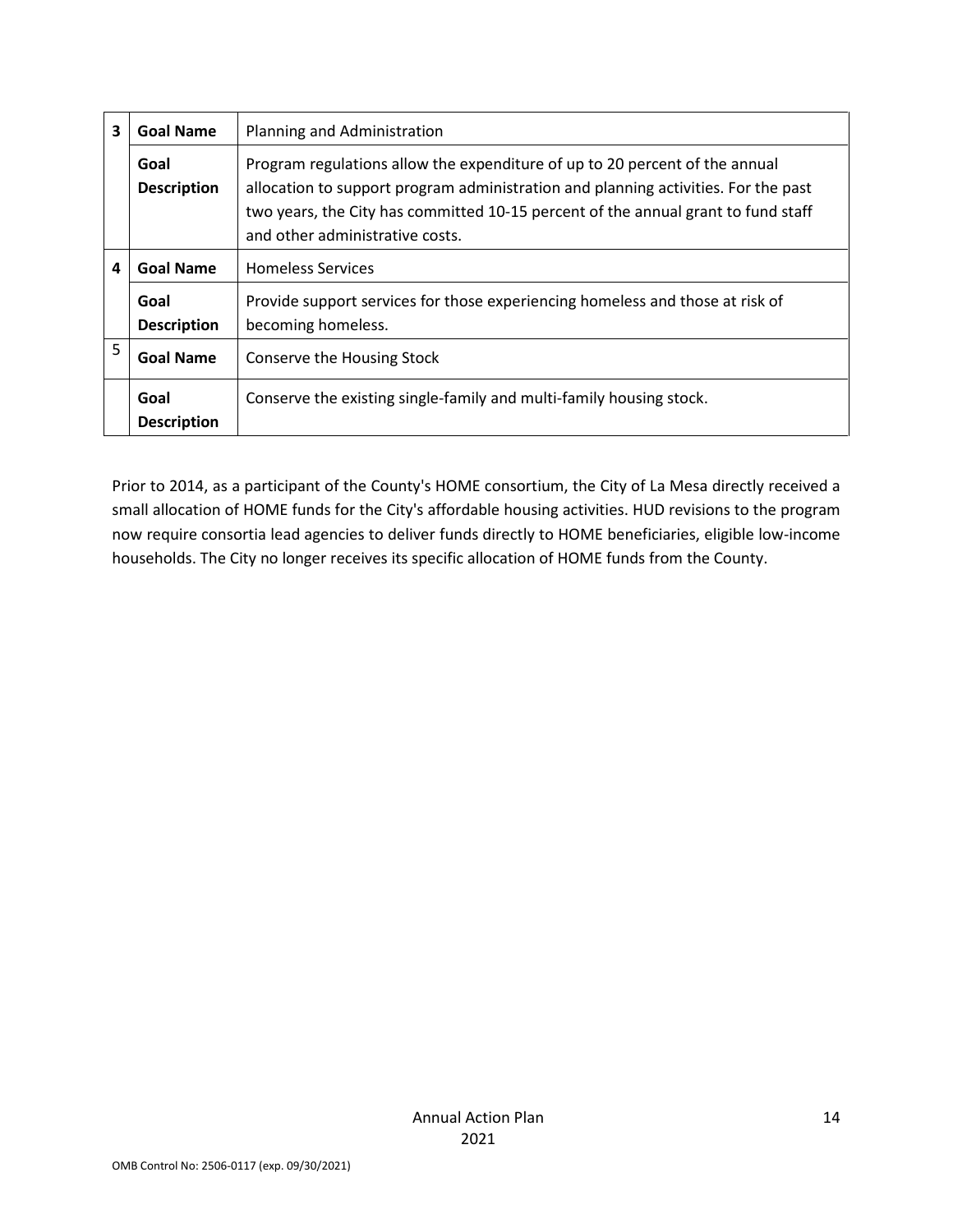# <span id="page-14-0"></span>**AP-35 Projects - 91.420, 91.220(d)**

#### **Introduction**

This plan outlines the action steps that La Mesa will use to address housing and community development needs in the City. The plan includes a listing of activities the City will undertake during FY 2021-2022 (July 1, 2021, through June 30, 2022), that utilize CDBG funds. For FY 2021-22, the City has a total CDBG allocation of \$450,233.

| #              | <b>Project Name</b>                                |
|----------------|----------------------------------------------------|
| 1              | <b>Collier Park Improvements Phase 2</b>           |
| $\mathfrak{D}$ | Fair Housing (CSA San Diego County)                |
| 3              | Program Administration                             |
|                | <b>Homeless Services</b>                           |
|                | Housing Rehabilitation Loan Program Administration |

#### **Table 7 – Project Information**

#### **Describe the reasons for allocation priorities and any obstacles to addressing underserved needs**

The primary obstacle to meeting underserved needs is the lack of financial and staff resources. Each year, the City of La Mesa City Council selects high priority projects for funding. Other projects, which are high priority and are important to the City's community development goals, are not funded. In spite of limited resources, the City of La Mesa strives to successfully complete at least one high priority community development project each year.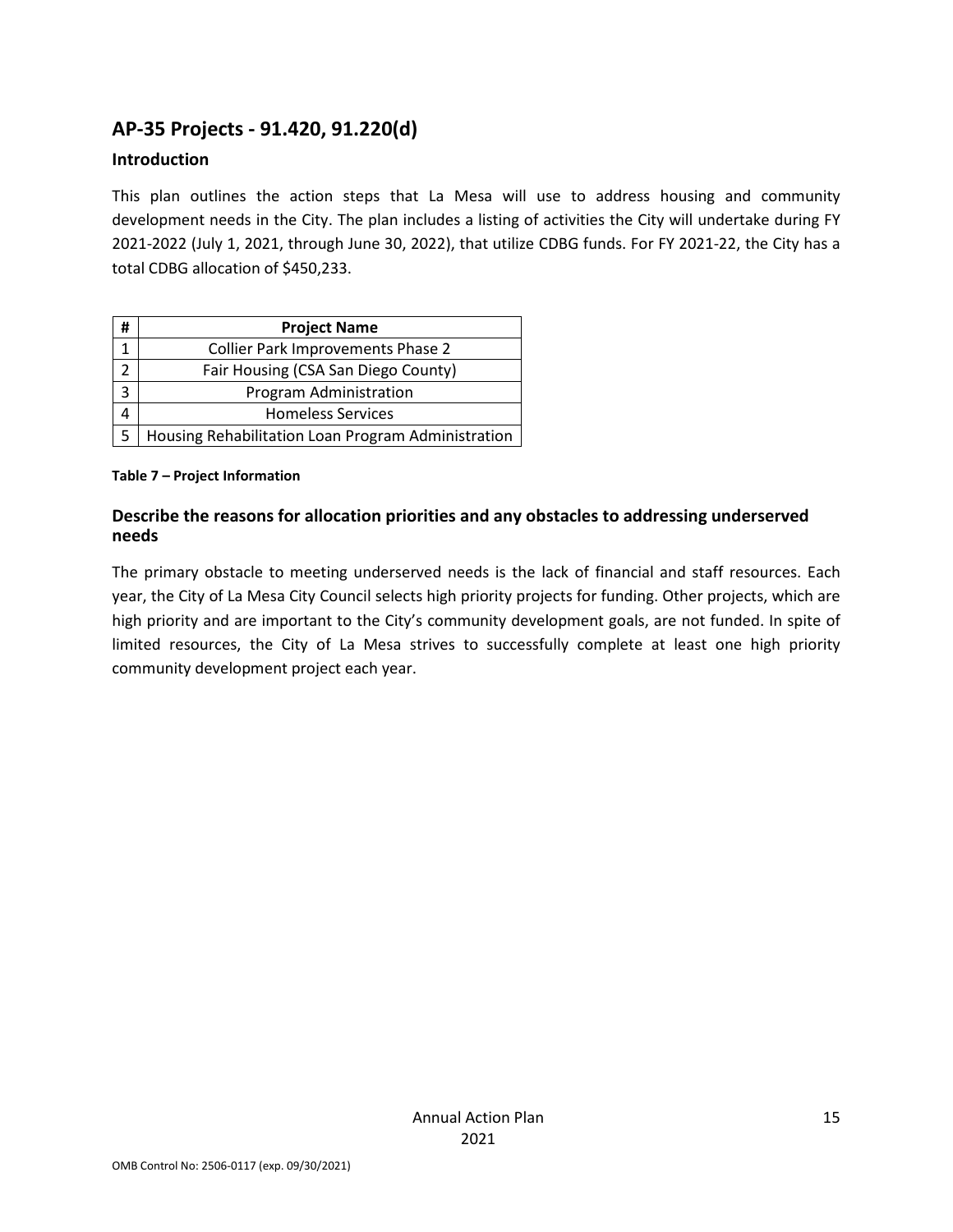# <span id="page-15-0"></span>**AP-38 Project Summary**

# **Project Summary Information**

| $\mathbf{1}$            |                                                                                                         |                                                                                                                                                                                                                                                                                                                                                                                                                                                                                                                                                                                                                                                                                                                                                                                                                                                                                                                                                                                                                                                |
|-------------------------|---------------------------------------------------------------------------------------------------------|------------------------------------------------------------------------------------------------------------------------------------------------------------------------------------------------------------------------------------------------------------------------------------------------------------------------------------------------------------------------------------------------------------------------------------------------------------------------------------------------------------------------------------------------------------------------------------------------------------------------------------------------------------------------------------------------------------------------------------------------------------------------------------------------------------------------------------------------------------------------------------------------------------------------------------------------------------------------------------------------------------------------------------------------|
|                         | <b>Project Name</b>                                                                                     | <b>Collier Park Improvements Phase 2</b>                                                                                                                                                                                                                                                                                                                                                                                                                                                                                                                                                                                                                                                                                                                                                                                                                                                                                                                                                                                                       |
|                         | <b>Target Area</b>                                                                                      |                                                                                                                                                                                                                                                                                                                                                                                                                                                                                                                                                                                                                                                                                                                                                                                                                                                                                                                                                                                                                                                |
|                         | <b>Goals Supported</b>                                                                                  | Improve Facilities and Infrastructure                                                                                                                                                                                                                                                                                                                                                                                                                                                                                                                                                                                                                                                                                                                                                                                                                                                                                                                                                                                                          |
|                         | <b>Needs Addressed</b>                                                                                  | Improve Facilities and Infrastructure                                                                                                                                                                                                                                                                                                                                                                                                                                                                                                                                                                                                                                                                                                                                                                                                                                                                                                                                                                                                          |
|                         | <b>Funding</b>                                                                                          | CDBG: \$344,233                                                                                                                                                                                                                                                                                                                                                                                                                                                                                                                                                                                                                                                                                                                                                                                                                                                                                                                                                                                                                                |
|                         | <b>Description</b>                                                                                      | CDBG has long supported rehabilitation efforts at Collier Park. A need<br>was identified by the community to create a safer, more active use park<br>with improved connections to the neighborhood. Following adoption of<br>the Collier Park Renovations Project Master Plan in 2015, Phase I<br>improvements commenced the following year. Funded with \$267,000 of<br>CDBG funds and \$42,000 of park funds, the Phase I scope included<br>grading, new hardscape, new landscape, and irrigation improvements to<br>the panhandle portion of the park, near the park entry. Implementation<br>of the master plan is continuing. In 2018-19, \$311,500 was allocated to<br>Phase II, which includes new restroom facilities, additional parking, and<br>security upgrades in the heart of the park. Allocations of \$378,000 CDBG<br>2019-20 and \$419,676 CDBG 2020-21, together with CDBG 2021-22<br>funding of \$344,233 and leveraged with park funds and Prop 68 funds,<br>will allow the city to complete Phase II in the coming year. |
|                         | <b>Target Date</b>                                                                                      | <b>June 2022</b>                                                                                                                                                                                                                                                                                                                                                                                                                                                                                                                                                                                                                                                                                                                                                                                                                                                                                                                                                                                                                               |
|                         | <b>Estimate the number</b><br>and type of families that<br>will benefit from the<br>proposed activities | An estimated 28,530 persons are expected to benefit from this project.                                                                                                                                                                                                                                                                                                                                                                                                                                                                                                                                                                                                                                                                                                                                                                                                                                                                                                                                                                         |
|                         | <b>Location Description</b>                                                                             | Collier Park, 4401 Palm Avenue, La Mesa, 91941                                                                                                                                                                                                                                                                                                                                                                                                                                                                                                                                                                                                                                                                                                                                                                                                                                                                                                                                                                                                 |
|                         | <b>Planned Activities</b>                                                                               | FY 2021-22 CDBG funds will be used to complete the next phase of<br>improvements. The scope of work includes grading, new restroom<br>facilities, additional parking, drought tolerant landscaping, and security<br>upgrades in the heart of the park.                                                                                                                                                                                                                                                                                                                                                                                                                                                                                                                                                                                                                                                                                                                                                                                         |
| $\overline{\mathbf{2}}$ | <b>Project Name</b>                                                                                     | Fair Housing (CSA San Diego County)                                                                                                                                                                                                                                                                                                                                                                                                                                                                                                                                                                                                                                                                                                                                                                                                                                                                                                                                                                                                            |
|                         | <b>Target Area</b>                                                                                      |                                                                                                                                                                                                                                                                                                                                                                                                                                                                                                                                                                                                                                                                                                                                                                                                                                                                                                                                                                                                                                                |
|                         | <b>Goals Supported</b>                                                                                  | <b>Fair Housing</b>                                                                                                                                                                                                                                                                                                                                                                                                                                                                                                                                                                                                                                                                                                                                                                                                                                                                                                                                                                                                                            |
|                         | <b>Needs Addressed</b>                                                                                  | <b>Fair Housing</b>                                                                                                                                                                                                                                                                                                                                                                                                                                                                                                                                                                                                                                                                                                                                                                                                                                                                                                                                                                                                                            |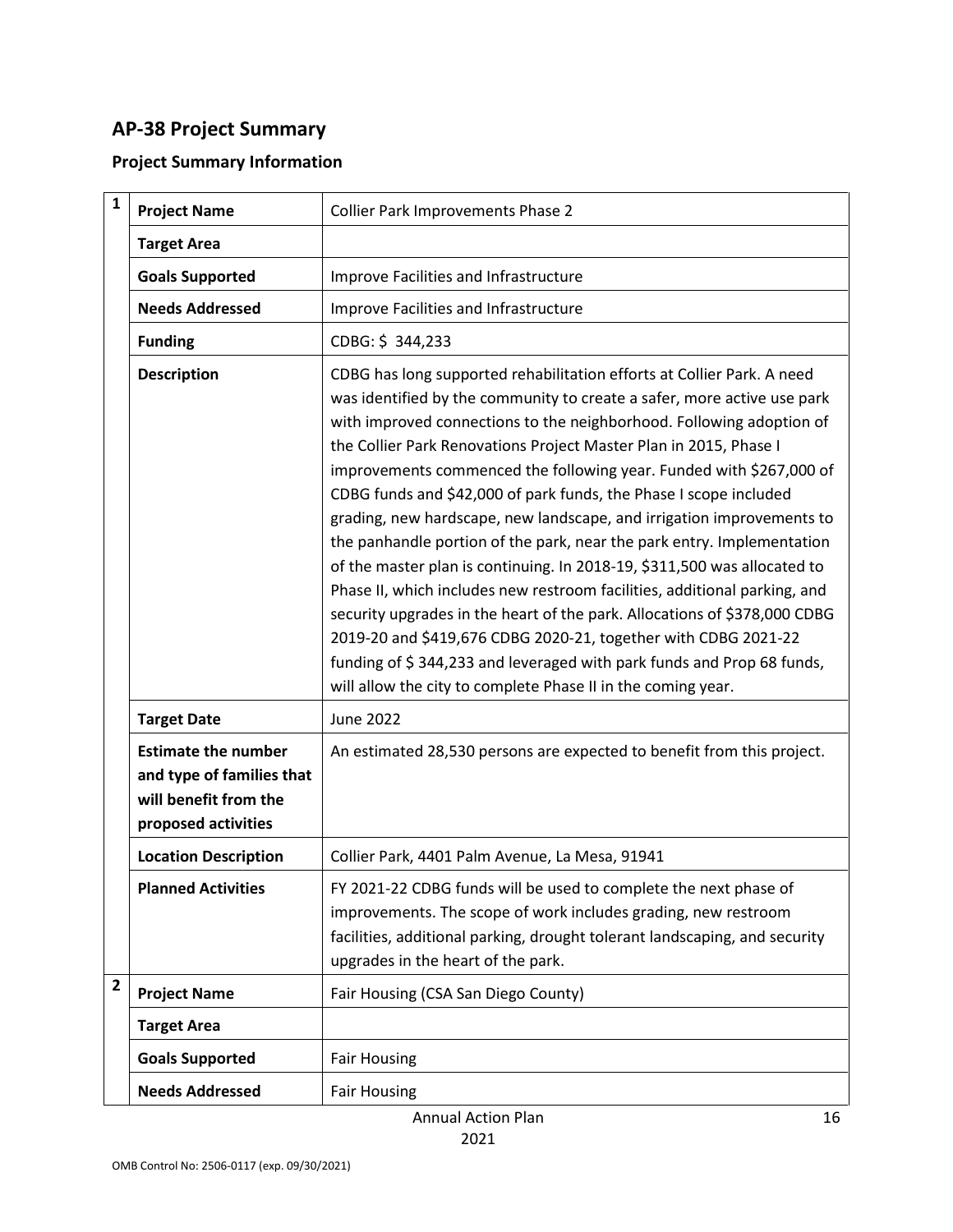|   | <b>Funding</b>                                                                                          | CDBG: \$30,000                                                                                                                                                                                                                                                                                                                                                                                                                                                           |
|---|---------------------------------------------------------------------------------------------------------|--------------------------------------------------------------------------------------------------------------------------------------------------------------------------------------------------------------------------------------------------------------------------------------------------------------------------------------------------------------------------------------------------------------------------------------------------------------------------|
|   | <b>Description</b>                                                                                      | The Center for Social Advocacy (CSA) of San Diego County provides fair<br>housing services to the City.                                                                                                                                                                                                                                                                                                                                                                  |
|   | <b>Target Date</b>                                                                                      |                                                                                                                                                                                                                                                                                                                                                                                                                                                                          |
|   | <b>Estimate the number</b><br>and type of families that<br>will benefit from the<br>proposed activities | An estimated 100 persons are expected to benefit from this activity.                                                                                                                                                                                                                                                                                                                                                                                                     |
|   | <b>Location Description</b>                                                                             | City of La Mesa                                                                                                                                                                                                                                                                                                                                                                                                                                                          |
|   | <b>Planned Activities</b>                                                                               | Each year, the City must certify to HUD that the City is affirmatively<br>furthering fair housing. The contract with CSA San Diego County helps<br>the City meet this CDBG implementation requirement. The City's<br>contribution to CSA, combined with that of several other jurisdictions<br>including the Cities of El Cajon, Santee, National City, and Chula Vista,<br>supports this organization and furthers fair housing goals within La Mesa<br>and the region. |
| 3 | <b>Project Name</b>                                                                                     | Program Administration                                                                                                                                                                                                                                                                                                                                                                                                                                                   |
|   | <b>Target Area</b>                                                                                      |                                                                                                                                                                                                                                                                                                                                                                                                                                                                          |
|   | <b>Goals Supported</b>                                                                                  | Planning and Administration                                                                                                                                                                                                                                                                                                                                                                                                                                              |
|   | <b>Needs Addressed</b>                                                                                  | Planning and Administration                                                                                                                                                                                                                                                                                                                                                                                                                                              |
|   | <b>Funding</b>                                                                                          | CDBG: \$40,000                                                                                                                                                                                                                                                                                                                                                                                                                                                           |
|   | <b>Description</b>                                                                                      | CDBG Administration is the responsibility of the Housing and<br>Development Division of the Community Development Department.                                                                                                                                                                                                                                                                                                                                            |
|   | <b>Target Date</b>                                                                                      |                                                                                                                                                                                                                                                                                                                                                                                                                                                                          |
|   | <b>Estimate the number</b><br>and type of families that<br>will benefit from the<br>proposed activities |                                                                                                                                                                                                                                                                                                                                                                                                                                                                          |
|   | <b>Location Description</b>                                                                             |                                                                                                                                                                                                                                                                                                                                                                                                                                                                          |
|   | <b>Planned Activities</b>                                                                               | Administrative activities include preparing annual plans and reports,<br>public outreach, environmental review of projects, labor compliance<br>monitoring, contract administration, subrecipient monitoring, and fair<br>housing testing. Staff also maintains and updates the low-moderate<br>eligible areas map.                                                                                                                                                      |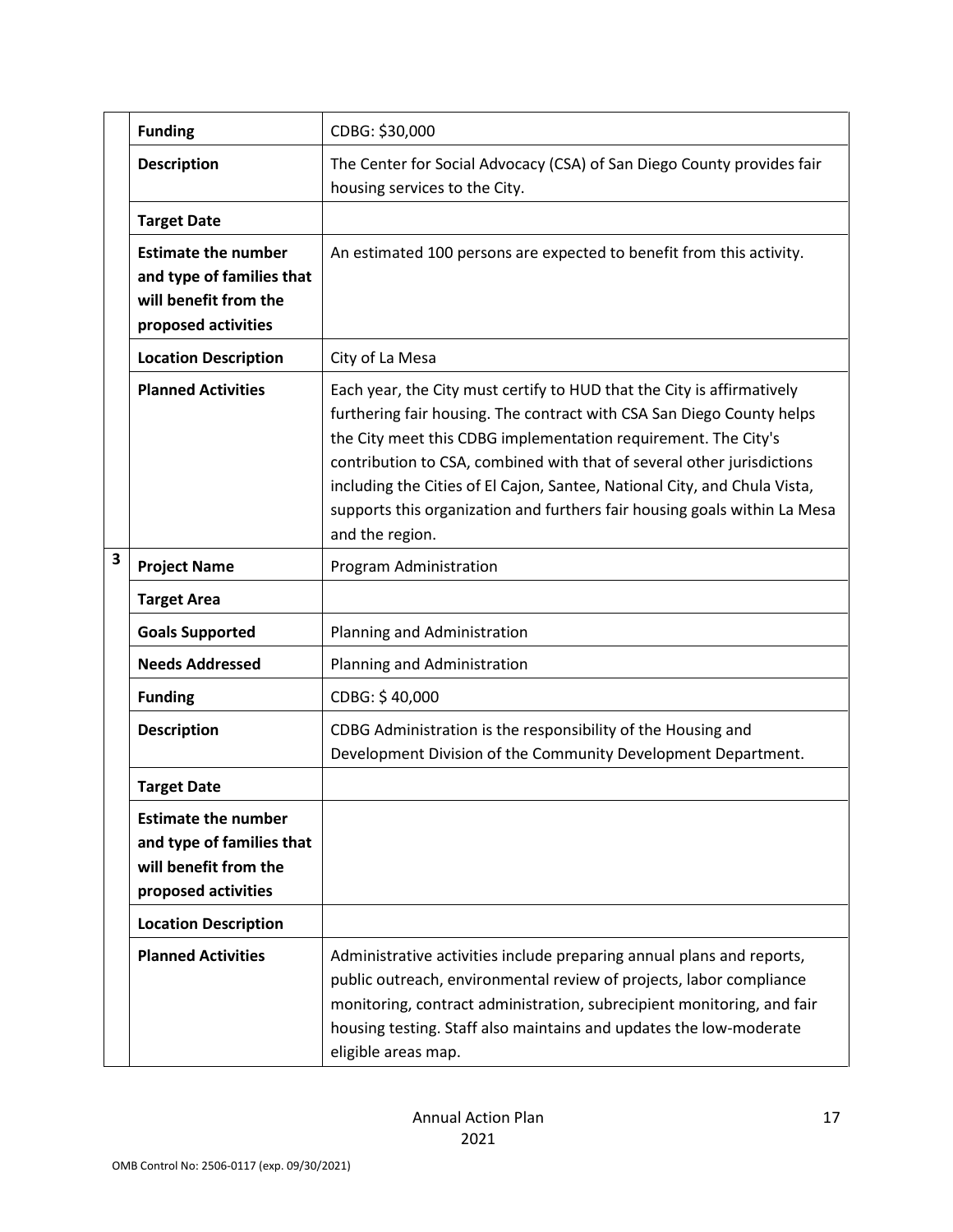| 4 | <b>Project Name</b>                                                                                     | <b>Homeless Services</b>                                                                                                                                                                                                                                                                                                                                                                                                                                                                                                                                                                                                                      |
|---|---------------------------------------------------------------------------------------------------------|-----------------------------------------------------------------------------------------------------------------------------------------------------------------------------------------------------------------------------------------------------------------------------------------------------------------------------------------------------------------------------------------------------------------------------------------------------------------------------------------------------------------------------------------------------------------------------------------------------------------------------------------------|
|   | <b>Target Area</b>                                                                                      |                                                                                                                                                                                                                                                                                                                                                                                                                                                                                                                                                                                                                                               |
|   | <b>Goals Supported</b>                                                                                  | Planning and Administration<br>Conserve the Housing Stock                                                                                                                                                                                                                                                                                                                                                                                                                                                                                                                                                                                     |
|   | <b>Needs Addressed</b>                                                                                  | <b>Homeless</b>                                                                                                                                                                                                                                                                                                                                                                                                                                                                                                                                                                                                                               |
|   | <b>Funding</b>                                                                                          | CDBG: \$30,000                                                                                                                                                                                                                                                                                                                                                                                                                                                                                                                                                                                                                                |
|   | <b>Description</b>                                                                                      | Homeless services continue to be a critically important and an<br>underserved need in the community. Outreach efforts coordinated<br>through the City's person-centered Homeless Outreach and Mobile<br>Engagement (HOME) program have identified a shortage of housing<br>solutions. A single, coordinated housing stabilization program would<br>most effectively provide a range of housing navigation services.<br>Leveraged with American Rescue Plan Act (ARPA) funding, the project<br>would fund a prevention and diversion specialist, motel vouchers, and<br>flex funds for rental applications, utility deposits, and move-in cost |
|   |                                                                                                         | assistance over a two-year period.<br>The total proposed CDBG budget is \$226,372, including \$30,000 FY 2021-<br>22 CDBG funds. A provider will be selected through an RFP process.                                                                                                                                                                                                                                                                                                                                                                                                                                                          |
|   | <b>Target Date</b>                                                                                      | June 30, 2023                                                                                                                                                                                                                                                                                                                                                                                                                                                                                                                                                                                                                                 |
|   | <b>Estimate the number</b><br>and type of families that<br>will benefit from the<br>proposed activities | An estimated 25 persons are expected to benefit from this activity.                                                                                                                                                                                                                                                                                                                                                                                                                                                                                                                                                                           |
|   | <b>Location Description</b>                                                                             | City of La Mesa                                                                                                                                                                                                                                                                                                                                                                                                                                                                                                                                                                                                                               |
|   | <b>Planned Activities</b>                                                                               | A 2021-22 CDBG allocation of \$30,000 would be used for housing<br>navigation services, motel vouchers, and flex funds for rental<br>applications, utility deposits, and move-in cost assistance.                                                                                                                                                                                                                                                                                                                                                                                                                                             |
| 5 | <b>Project Name</b>                                                                                     | Housing Rehabilitation Loan Program Administration                                                                                                                                                                                                                                                                                                                                                                                                                                                                                                                                                                                            |
|   | <b>Target Area</b>                                                                                      |                                                                                                                                                                                                                                                                                                                                                                                                                                                                                                                                                                                                                                               |
|   | <b>Goals Supported</b>                                                                                  | Planning and Administration<br>Conserve the Housing Stock                                                                                                                                                                                                                                                                                                                                                                                                                                                                                                                                                                                     |
|   | <b>Needs Addressed</b>                                                                                  | Planning and Administration                                                                                                                                                                                                                                                                                                                                                                                                                                                                                                                                                                                                                   |
|   | <b>Funding</b>                                                                                          | CDBG: \$6,000                                                                                                                                                                                                                                                                                                                                                                                                                                                                                                                                                                                                                                 |
|   | <b>Description</b>                                                                                      | Loan portfolio management for the housing rehabilitation program.                                                                                                                                                                                                                                                                                                                                                                                                                                                                                                                                                                             |

Annual Action Plan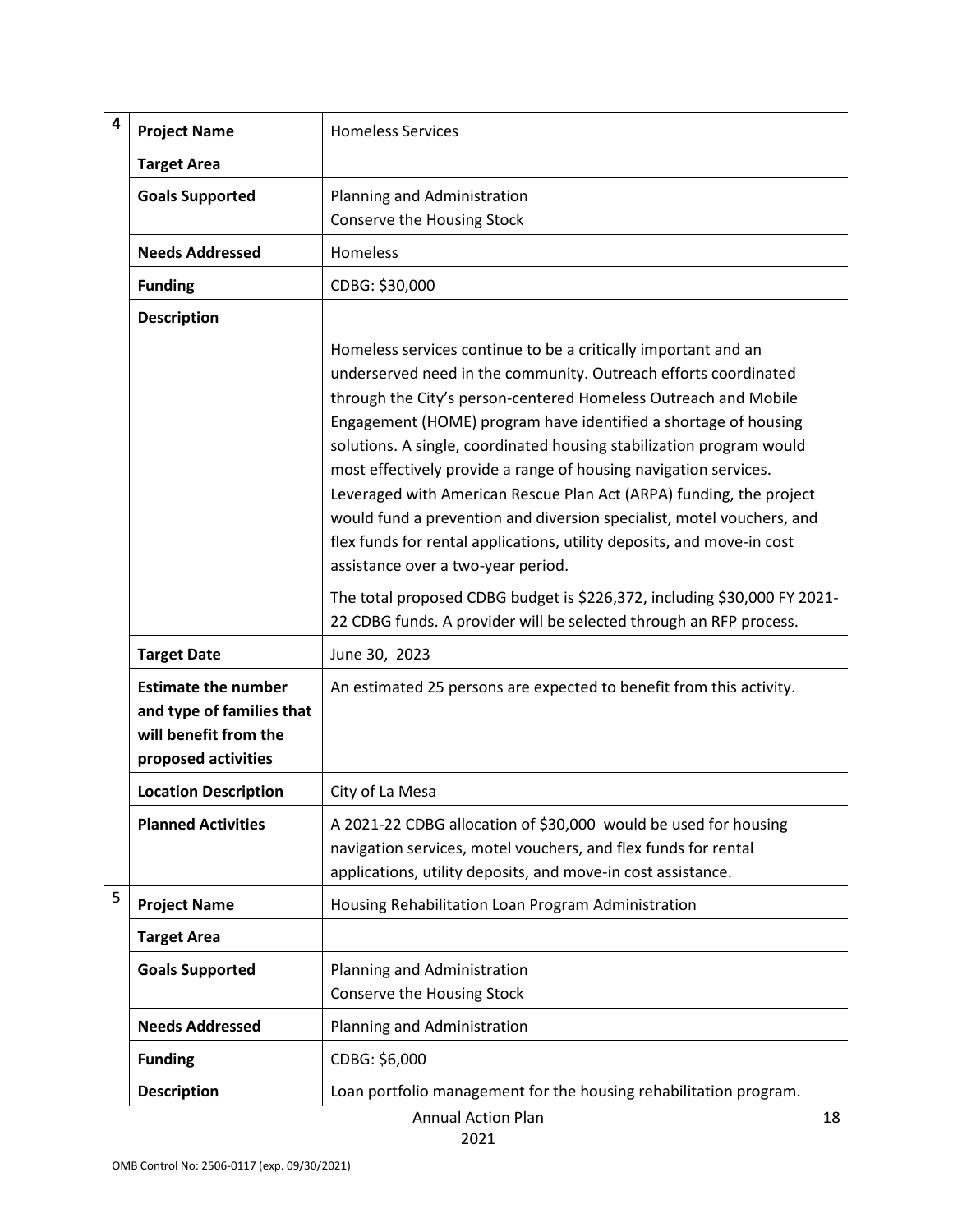| <b>Target Date</b>                                                                                      |                                                                                                                                                                     |
|---------------------------------------------------------------------------------------------------------|---------------------------------------------------------------------------------------------------------------------------------------------------------------------|
| <b>Estimate the number</b><br>and type of families that<br>will benefit from the<br>proposed activities |                                                                                                                                                                     |
| <b>Location Description</b>                                                                             |                                                                                                                                                                     |
| <b>Planned Activities</b>                                                                               | Although no new loans are being granted, there are administrative costs<br>associated with monitoring the loan portfolio and processing loan pay-<br>off paperwork. |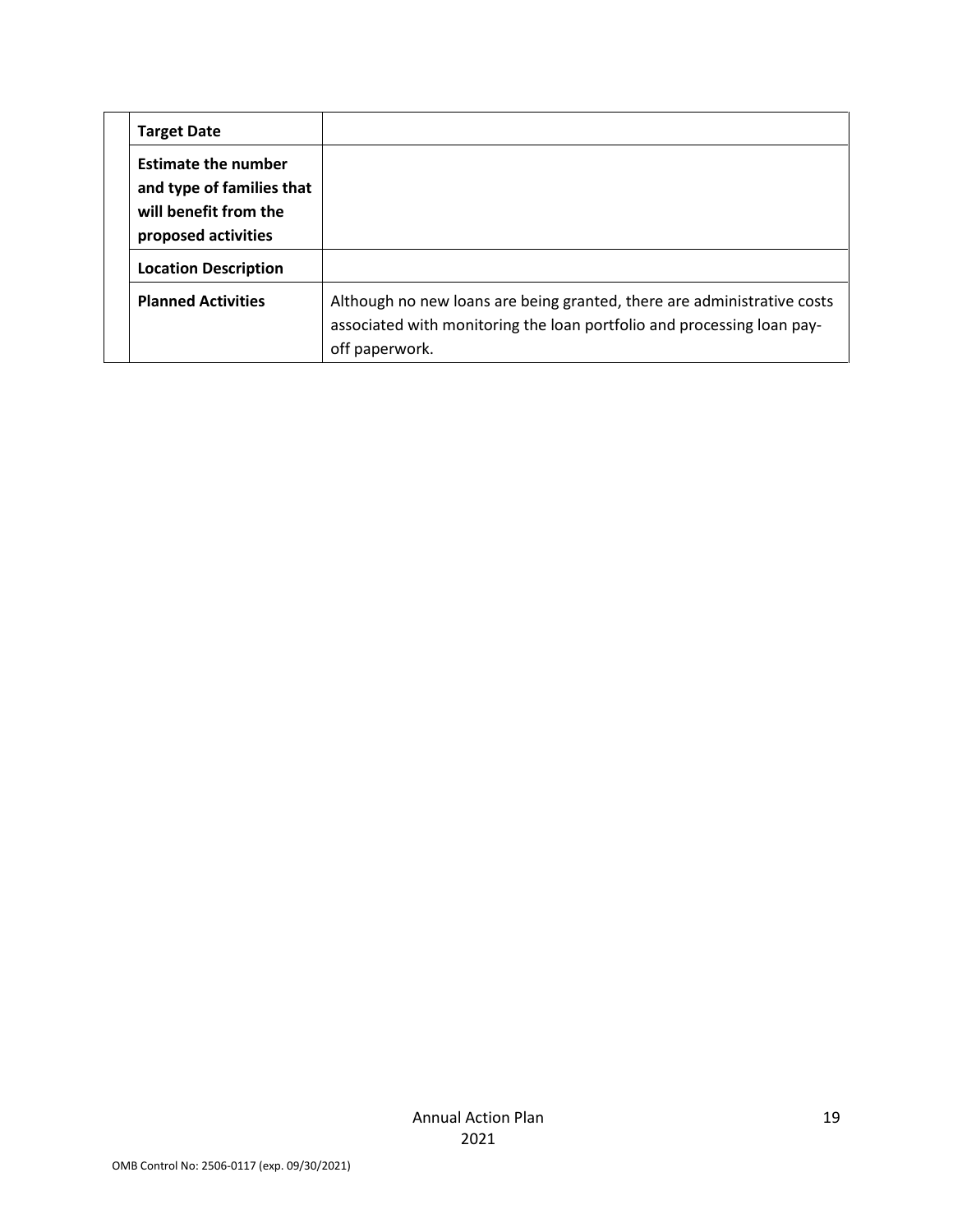# <span id="page-19-0"></span>**AP-50 Geographic Distribution - 91.420, 91.220(f)**

# **Description of the geographic areas of the entitlement (including areas of low-income and minority concentration) where assistance will be directed**

The City is committed to a policy that uses CDBG funds to construct public improvements that benefit lower income neighborhoods or special needs populations. While there is some overlap between lower income neighborhoods and neighborhoods with minority concentrations, the City does not use minority concentration as a basis for distribution of assistance.

#### **Geographic Distribution**

| Target Area   Percentage of Funds |
|-----------------------------------|
|                                   |

**Table 8 - Geographic Distribution** 

#### **Rationale for the priorities for allocating investments geographically**

Priorities for allocation are a result of various community outreach efforts and consultation meetings developed under the Citizen Participation process and approved by the La Mesa City Council. Generally the needs have been determined to be improvements to aging infrastructure systems, park improvements, and affordable housing. The small size of the community (nine square miles) precludes the need to establish specific Target Areas.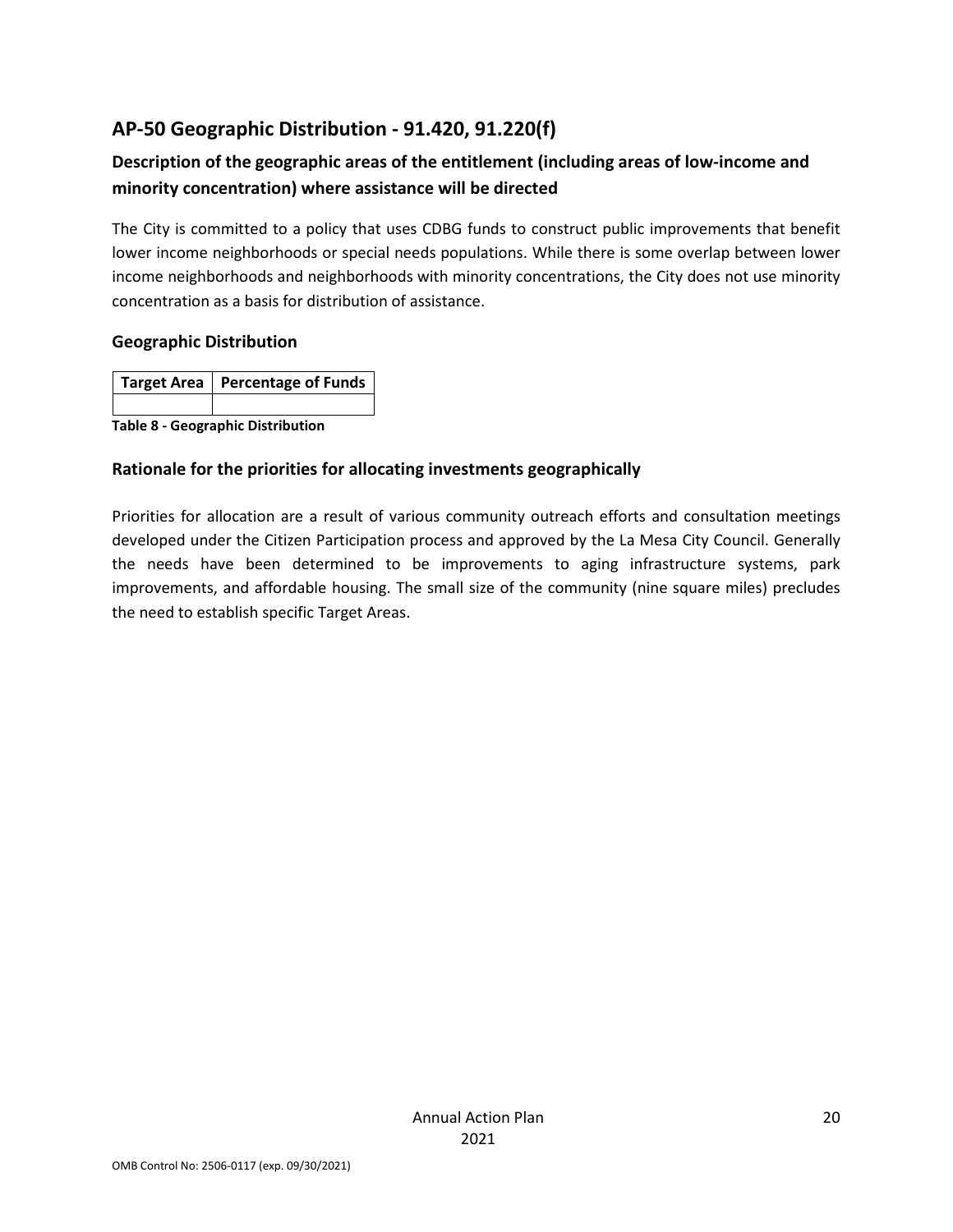# <span id="page-20-0"></span>**AP-75 Barriers to affordable housing -91.420, 91.220(j)**

#### **Introduction**

Public policies can have a negative effect on the development of affordable housing and residential investment. Public policies with potential negative effects include the complex approval process, permitting and other costs that add to project expenses and most importantly, zoning ordinances that inhibit affordable housing development, conversion or rehabilitation.

# **Actions planned to remove or ameliorate the negative effects of public policies that serve as barriers to affordable housing such as land use controls, tax policies affecting land, zoning ordinances, building codes, fees and charges, growth limitations, and policies affecting the return on residential investment**

Individual cities have little influence over market constraints, but can provide incentives or assistance to overcome the impacts of market constraints. Major governmental constraints to affordable housing development include land use policies governed by the Land Use Element of the General Plan, zoning and development codes, development and planning fees, and growth management policies. The City of La Mesa's Housing Element was adopted by the City Council on July 9, 2013, pursuant to State Housing Element Law. The Housing Element provides long-range policy direction consistent with the General Plan planning period, combined with short-term implementation of programs for the current housing element cycle. The Housing Element identifies the need to address and remove governmental constraints affecting the maintenance, improvement, and development of affordable housing and special needs groups. This includes emergency shelters, transitional housing, supportive housing, and SROs.

A number of recent actions have been taken by the City to reduce barriers to affordable housing. In 2017, the City adopted an Affordable Homes Bonus Program to implement State density bonus regulations. In early 2019 and 2020, the City adopted accessory dwelling unit (ADU) and junior accessory dwelling unit (JADU) ordinances to comply with state regulations and encourage new ADU development as an effective means to provide affordable housing. The City does not charge sewer connection fees for ADUs, waives sewer fees for any deed-restricted affordable unit, and waives sewer and park fees for all units in 100 percent deed-restricted affordable projects. Also in early 2019, the City adopted a new zoning ordinance that allows emergency shelters by-right.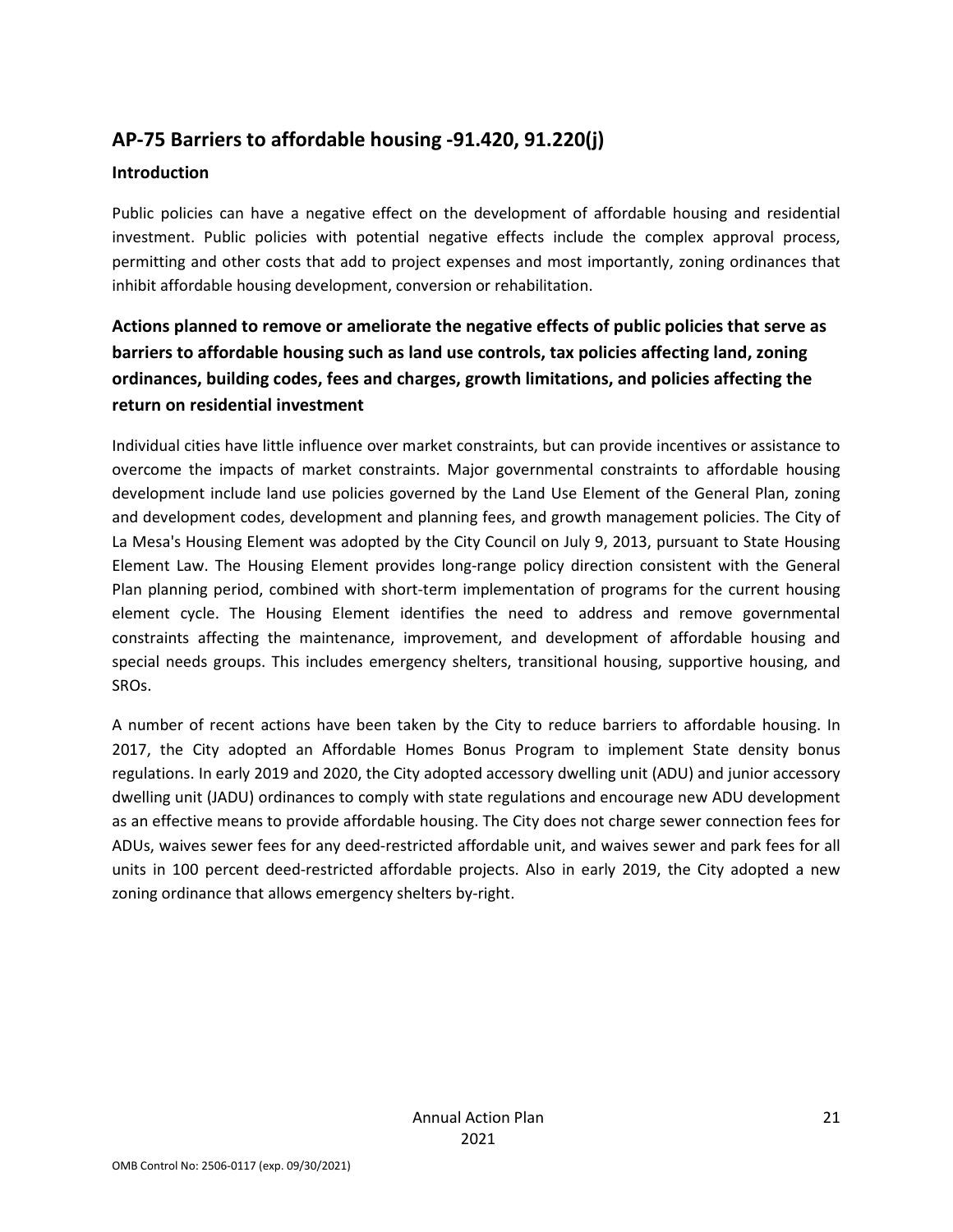#### <span id="page-21-0"></span>**AP-85 Other Actions - 91.420, 91.220(k)**

#### **Introduction**

Program goals established in the 2020-2025 Consolidated Plan, which form the basis for establishing objectives and outcomes in the 2021-2022 One-Year Action Plan, are as follows:

**Goal 1 –** Improve public facilities and infrastructure to promote a healthy and vibrant city environment.

**Goal 2 –** Promote equitable access to affordable housing through preservation of existing units, assistance to homeowners, and fair housing services.

**Goal 3 –** Create programs to prevent and address homelessness and provide access to services.

**Goal 4 –** Provide local community services to support low- and moderate-income households.

These four goals represent the varied needs that emerged during the ConPlan development process. Infrastructure emerged as the top priority of survey respondents. The goals identified above specifically address the uses of CDBG and HOME funds in La Mesa.

#### **Actions planned to address obstacles to meeting underserved needs**

The City proactively pursues grant funding from a variety of private and public sources. Over the past five years the City has been awarded several grants for street improvements that help address safe routes to school in CDBG eligible areas. In FY 2018-19, the City received four HSIP grants totaling \$1,014,000, two Active Transportation Program (ATGP) Capital Grants totaling \$625,000, and one SANDAG Smart Growth Incentive Program Planning Grant for \$169,000. These recently awarded funds will be used to improve pedestrian and bike safety and promote walkability citywide, including in and adjacent to CDBG eligible neighborhoods. The West La Mesa Street Improvement Project, a \$6 million undertaking, completes a new road, Junior High Drive, completes missing sidewalk links, and provides over five miles of new Class II or Class III bike lanes adjacent to Helix High School and La Mesa Arts Academy, which are within walking distance of and served by surrounding CDBG eligible neighborhoods.

#### **Actions planned to foster and maintain affordable housing**

The Community Development Department is responsible for the City's housing programs. Staff is assigned to monitor the status of one "at-risk" affordable apartment project, to manage the housing rehabilitation loan portfolio, and to work with the private sector to develop proposals for new affordable housing construction.

In 2017 the City adopted an Affordable Homes Bonus Program to implement a statewide density bonus program that encourages new housing development across all income levels. In early 2019 the City adopted new accessory dwelling unit (ADU) and junior accessory dwelling unit (JADU) ordinances to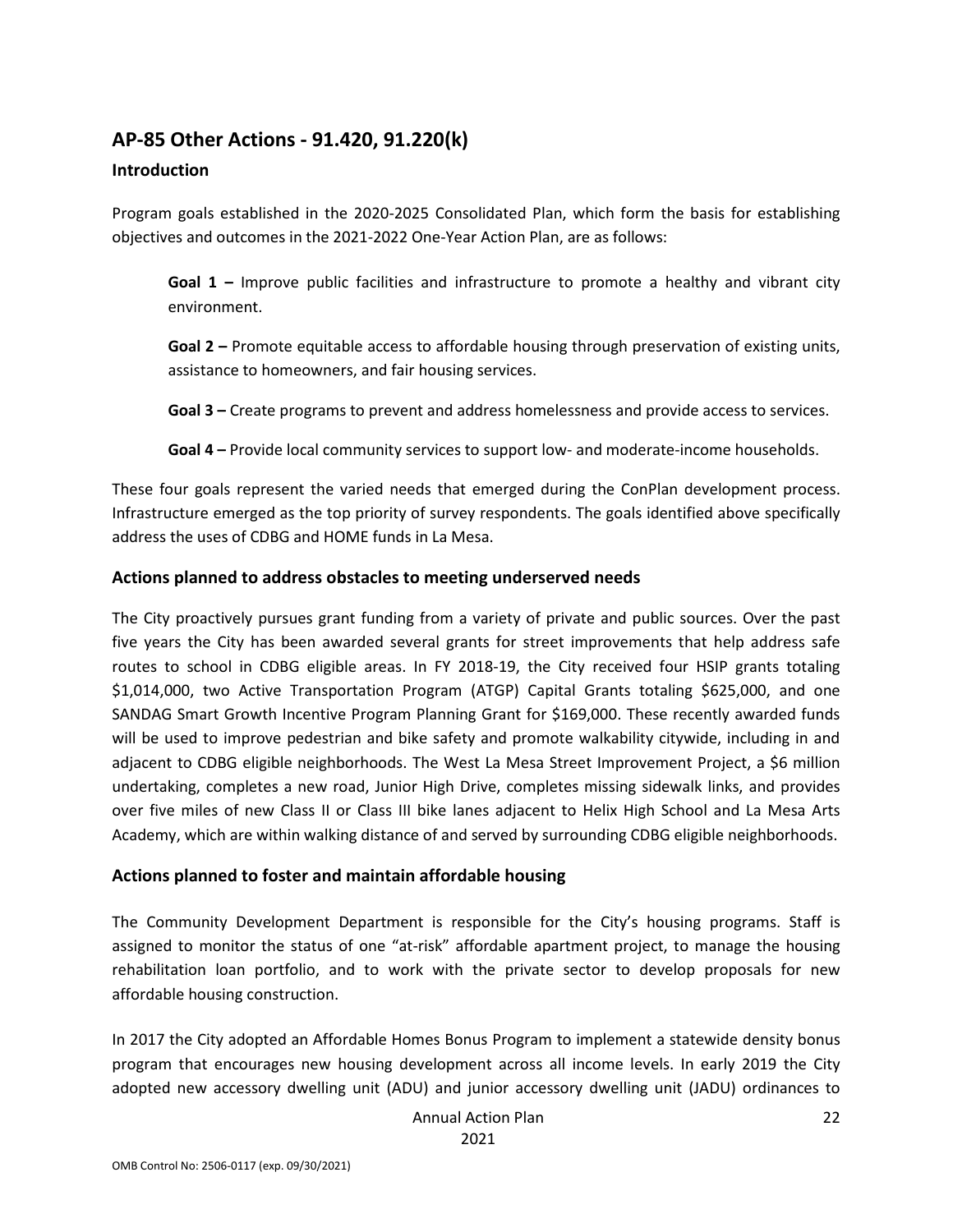comply with state regulations and encourage new ADU development as an effective means to provide affordable housing. Another ordinance update intended to further ease ADU and JADU development constraints was adopted in 2020. The City does not charge sewer connection fees for ADUs and is considering waivers of all impact fees for deed-restricted affordable units. A grant-funded ADU guidebook is currently being developed to aid homeowners and builders in successfully planning and completing ADU projects.

In 2019 the City circulated a request for developer qualifications for a mixed-rate multi-family residential project on the former site of the City's police station. The developer is currently working with the City to finalize the project design. The 1.27-acre site is expected to yield approximately 147 units, nearly all of which will be deed-restricted affordable to households of low and moderate income.

#### **Actions planned to reduce lead-based paint hazards**

The City of La Mesa Building Department provides information to the public regarding the implementation of lead-based paint regulations promulgated by the Environmental Protection Agency. A handout notifies building department customers of the requirement to hire a lead certified contractor. A slide with contact information for the EPA lead safe housing program and the need to hire qualified contractor is on the City's government access television station and is posted on the City's website.

#### **Actions planned to reduce the number of poverty-level families**

As a small city, La Mesa's actions have little direct impact on reducing the number of families living below the poverty level. The impacts of the policies of the County, the State and the Federal governments have a much greater impact. However, the existing housing stock in La Mesa remains relatively affordable and the City continues to support the production of new affordable housing.

The City has also adopted an Economic Development Strategy to define policies and programs to retain and expand local business opportunity. This long-term project is aimed at providing a full spectrum of jobs in the community. These activities could have a positive impact on very low-income families.

#### **Actions planned to develop institutional structure**

The Community Development Department is responsible for implementing the City's housing program. The Current Planning division handles the processing of new development proposals. CDBG administration and the housing program are the responsibilities of the Housing and Development division. The Building division is responsible for housing codes and compliance activities.

The established institutional structure is working effectively. City staff will continue to maintain the established institutional structure and evaluate future improvements through multiple avenues, including the City's process improvement team.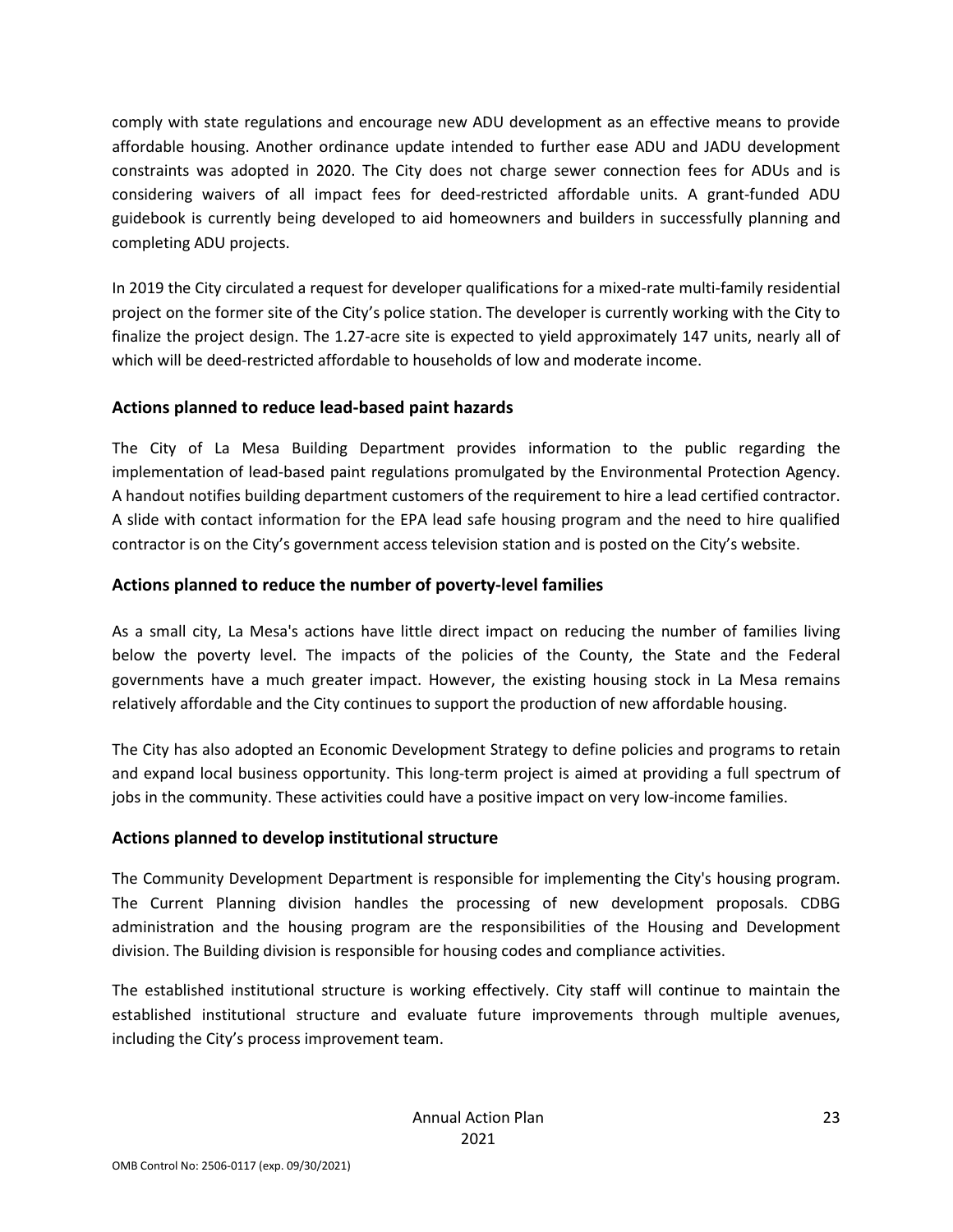# **Actions planned to enhance coordination between public and private housing and social service agencies**

The Community Development Department will continue efforts to foster cooperation between City departments, neighboring cities, the County of San Diego, the San Diego Association of Governments (SANDAG), the Board of the Metropolitan Transit System (MTS), other public agencies, organizations and the citizens and business community of La Mesa. With regard to the transit system, the City will continue to work closely with MTS staff to maintain and improve the high level of transit services currently enjoyed by residents of La Mesa, including trolley and fixed route bus services.

The City works with a number of community stakeholder groups to further coordinate efforts and ensure community needs are addressed. Some of these groups are sponsored by the City including, the Planning Commission, the Design Review Board, the Historic Preservation Commission, the Traffic Commission, the Commission on Aging, the Environmental Sustainability Commission, the Parking Commission, and the Youth Advisory Commission. Other groups are private non-profit organizations promoting their area of interest, such as the La Mesa Village Association, La Mesa Beautiful, and the La Mesa Historical Society.